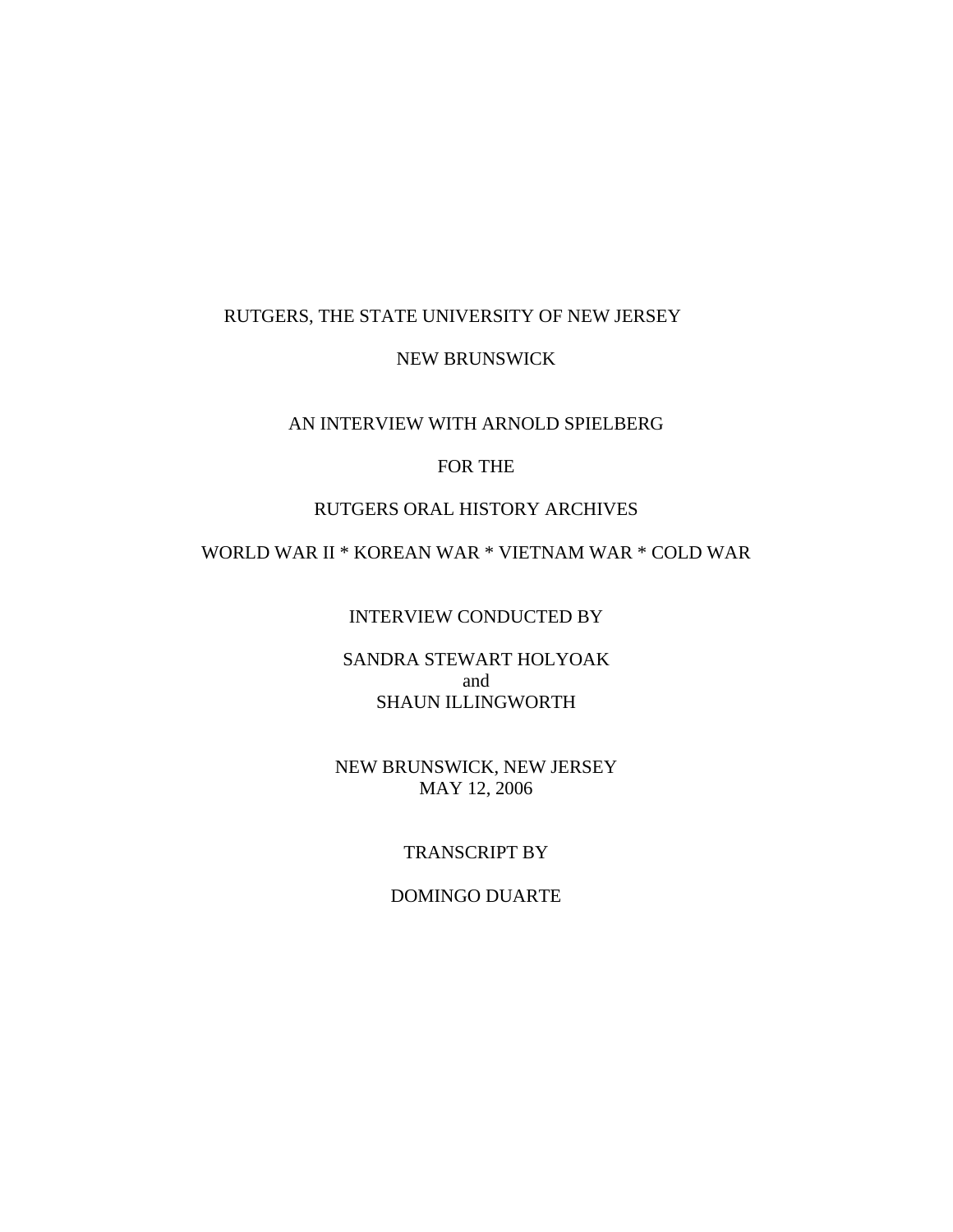Shaun Illingworth: This begins an interview with Mr. Arnold Spielberg on May 12, 2006, in New Brunswick, New Jersey, with Shaun Illingworth and …

Sandra Stewart Holyoak: Sandra Stewart Holyoak.

SI: Thank you very much for sitting for this interview today.

Arnold Spielberg: My pleasure.

SI: To begin, could you tell us where and when you were born?

AS: I was born February 6, 1917, in Cincinnati, Ohio.

SH: Could you tell us a little bit about your father and how his family came to settle in Cincinnati, Ohio?

AS: Okay. My father was an orphan, born in the Ukraine, in a little town called Kamenets-Podolski, in the Ukraine. … His parents died, I don't know of what, when he was about two years old and he was raised by his uncle. His uncle's name was Avrahom and his father's name was Meyer Pesach, and so, I became Meyer Pesach Avrahom. So, I was named after both his uncle and his father, okay, and my father came to this country after serving six years in the Russian Army as a conscript. That is usually what happens to people. … Also, when he was raised on his uncle's farm, he rode horses and punched cattle. So, he was sort of a Russian cowboy. [laughter] … When he got out of the service, he became a cattle buyer for the Russian Army, working in Siberia with occasional forays into Manchuria. … When the … Russo-Japanese War started in 1904, he says, "That's enough for me. I'm out of here," and so, he came to the States in 1904. … His older sister had preceded him to Cincinnati, and so, he followed the family and came to Cincinnati to join his sister, who was a wonderful woman, tough as nails, had a Hungarian-style, semi-*kosher* restaurant, in Cincinnati. … Her name [was], we called her Aunt Clara. She had two sons who served in World War I, and I liked them both. … My dad was a real good guy. He had to struggle; to start with, he used to have a pushcart to push around, and then, he even tried a grocery store business, and that didn't work. Then, he went into the dry goods business and that was his field, … up to the time he passed away. That's a quick snapshot of my dad. [laughter]

SH: Could you please tell us about your mother?

AS: My mother was in a little town called Sudilkov, born in Sudilkov, also in the Ukraine, not too far from Kamenets-Podolski. … Apparently, they were betrothed as young people, because, when he came to America in 1904, he had my mother follow him, in somewhere between 1906 and 1907, I'm not sure which. I think I have a transcript from the Mormon Archives [The Church of Latter-Day Saints Family History Library] of the date that she came, but I can't remember right now which [year it was]. It's either … 1906 or 1907. Of course, she came to Cincinnati and, apparently, there were a number of other Jewish families that emigrated and landed in Cincinnati, because my parents started and participated in what they called a *Sudilkovo*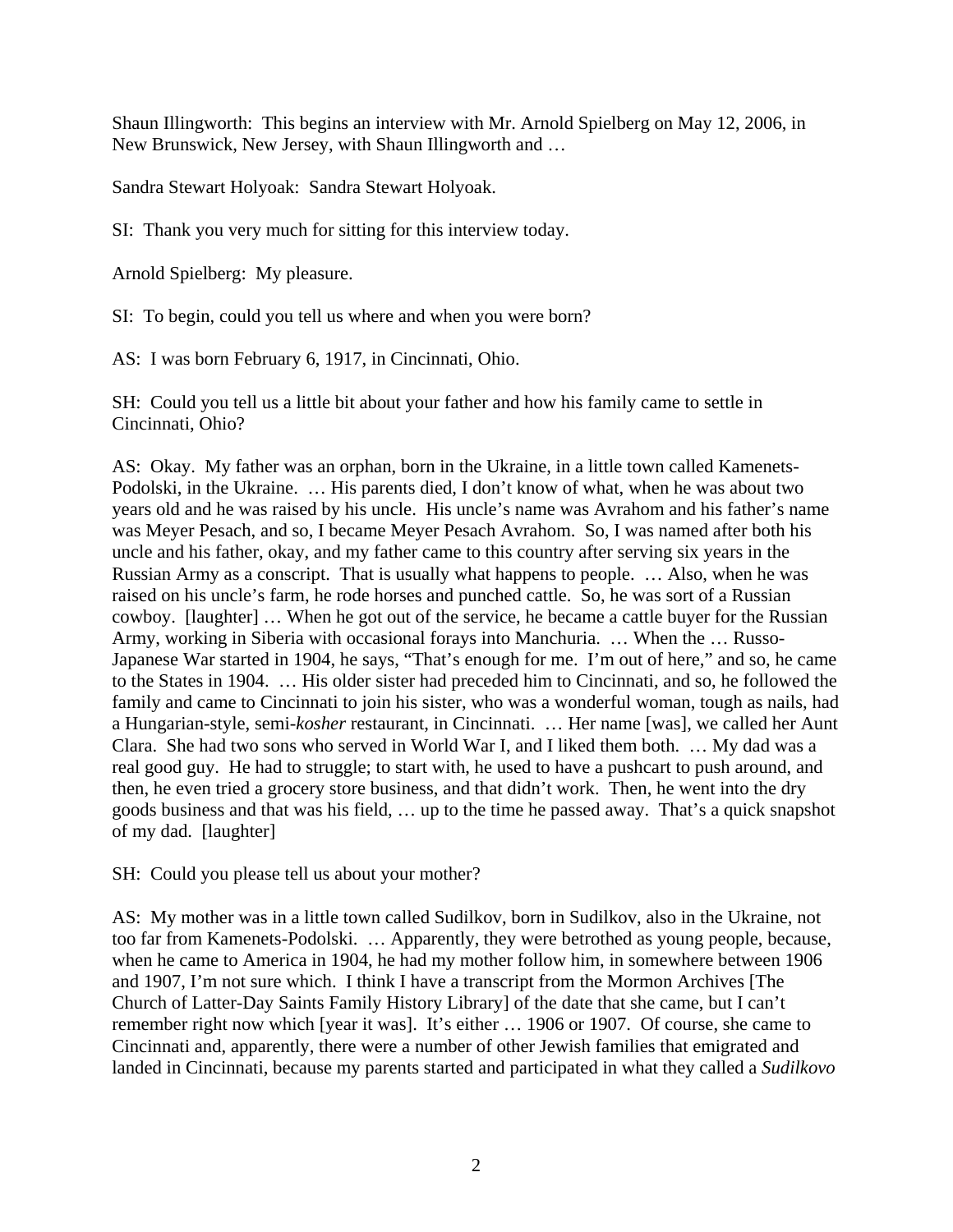society … [with] people who came from that same little town who also landed in Cincinnati. … My mother was a good cook and a good housewife and my dad was a hard-working man.

SH: Did they bring any other members of their families to this country?

AS: Later on; no. Most of my mother's family immigrated to Israel. Her oldest sister went to Israel and her children and grandchildren are [there, (Rachel, married Nussinoff; Daughter Miriam, (doctor), married Asher Feldman; Daughter Leah Ben Ishai, husband deceased) whom] I've met in one of my trips to Israel. … Then, many years later, my mother's younger brother, who had, by this time, moved to China and was living in Manchuria, at Harbin, came to America, in 1927. So, little by little, the family gathered and they all came to Cincinnati.

SH: Can you tell me a little bit about your childhood years in Cincinnati? You spoke about the community there.

AS: … I grew up in Cincinnati. … Well, I was born in the Bethesda Hospital in Cincinnati, which is on Reading Road, and my parents lived, for a while, in Walnut Hills, and then, moved to Avondale. … Avondale had a large concentration of Jewish families and I lived on a street called Windham Avenue, which is the best street for a kid to ever grow up on. It was steep, so that during the winter, we could ride a sled down the street. At the bottom of the street, it opened up into a park. We had a baseball field there. There were tennis courts at the bottom. There was woods that you'd go hiking in. So, I couldn't think of a better place for a young boy to grow up than a street where eighty-five percent of … the kids there were Jewish and those who weren't were also … friends. … We used to have our own baseball team. We hiked. We played games. It was just a nice street to grow up [on] and I went to Avondale Public School, which was two blocks from where I lived; so, [it was a] nice situation.

SH: Did you also go to a Hebrew school?

AS: Yes, I went to a Hebrew school. It was in an old stone building right next to the public library. That building, subsequently, was torn down and they built a synagogue there, many years later, and then, they built a Hebrew school right across the street from the public school that I went to, Avondale Public School. … I used to step out of the public school [and] into Hebrew school and, of course, I resented it. [laughter]

SI: Were you involved in any youth groups, like any of the Jewish youth groups or the Boy Scouts?

AS: … Yes, I was a Boy Scout and I joined the Jewish Boy Scout troop, which I shouldn't have. I should have joined the general-purpose Scout troop, because it succeeded. The Jewish troop … broke up. So, I worked my way up to a Second Class Scout and had a number of the credits for First Class Scout when the troop broke up, due to lack of response of the kids. They just would rather play out in the street than go to the Scout meetings, but I … really liked Scouting and, many years later, Steven [Mr. Spielberg's son] became a Boy Scout and worked his way all the way up to Eagle Scout, yes. … Is that what you are, an Eagle Scout?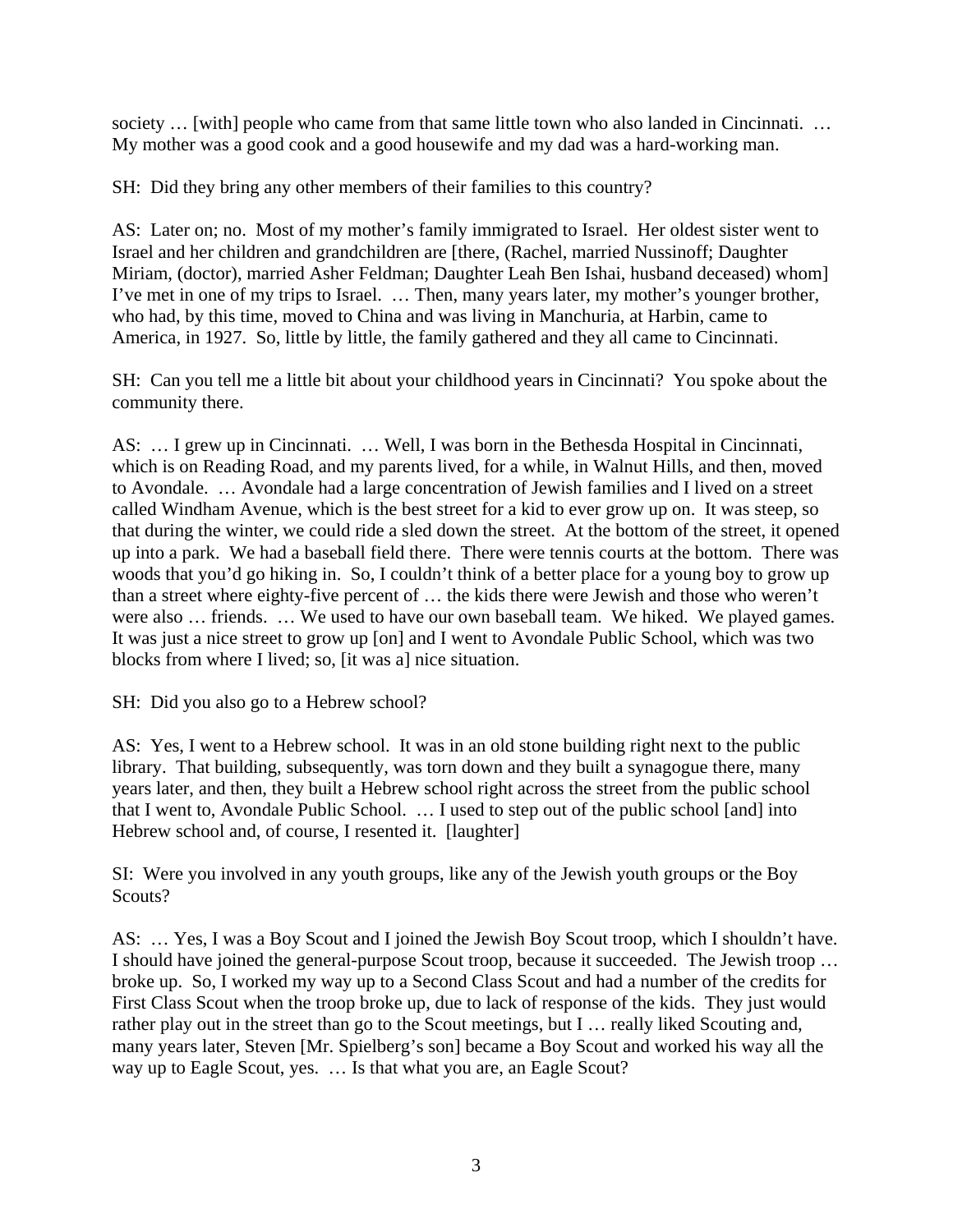SI: Yes.

AS: Yes. When I was working down in Kentucky, and this [is] jumping ahead, I took training for Scoutmaster … and I was all set to get active in a troop when my draft number came up, and so, I went and enlisted. [laughter]

SI: Reading over your autobiography, it is clear that your interest in radio and in being a ham radio operator was very important in your life. Did that interest begin when you were very young?

AS: Yes. I first became interested in electricity when I was about seven or eight years old. … I remember, I persuaded my parents to buy me an Erector Set and the way I did that was, on my way to school, there was a hardware store and the hardware store had it in a window, the big Erector Set. So, I said, "I've got to play with that." So, I went into the hardware store and talked the boss into letting me build a steam shovel that he could put in the window and, thus, advertise his Erector Set better. So, he fell for it. [laughter] I used to come after school. I would drop by the store, sit in the back and assemble that Erector Set laboriously into one that worked and they put it in the window. I brought my parents up. I said, "Look what I built." They bought me an Erector Set for … Hanukkah, and that was when I was about eight or nine years old, something like that. ... The Erector Set had an electric motor and, in the instruction book, it said [that] if you take the motor apart and use a battery, you can make a magnet out of it. So, I used to use a magnet and pick things up and play with needles floating in water, make a compass, and things like that, and so, I got really fascinated with electricity, that and chemistry. I got a chemistry set a couple of years later. So, in manual training [wood shop] in elementary school, I built a chemical workbench, you know, like, with places to put the test tubes and little racks to put all the chemical bottles. So, I transferred everything out of the box [and] into my chemistry lab. I used to make firecrackers and stink bombs and everything that a kid would normally make, and funny … story about that: the kids had decided they'd like to dig a tunnel into the ground and make a cave. I said, "Fellows, let's not dig a tunnel. We'll build an explosive and blow out the ground," [laughter] and so, they say, "Okay." So, I went, chipped in my own money; … in those days, you could buy the makings of gunpowder in the drugstore. So, I bought some potassium nitrate, some sulfur and some powdered charcoal, went to the library, found a book about the ingredients, mixed the ingredients up. In those days, they used to sell Hershey's Chocolates in a tube, little, round chocolate wafers. I took one of those, filled it to the top with gunpowder, sealed it off, put a fuse in it, dug a hole into the ground, stuck it in there. Instead of blowing up, it just fizzed and a huge flame shot out the open [end] and the thing flared out. … I was the laughing stock for a long time, hard to live that one down. [laughter] … My interest in chemistry and science was earned very young. One of my Gentile friend's father was a telegrapher, so, he got me interested in learning the Morse code. … So, early on, I set out to become a ham radio operator. … When I was, … I guess, fourteen or fifteen, I took my first exam, you know, for ham, but the inspector came to town about a weekend before I was anywhere near ready. I figured, … "I applied, so, I guess I'd better take the exam." Well, I flunked terribly. I couldn't get the code right and I was never so embarrassed in my life as when, after taking the test, knowing I didn't do well, he said to me, "What does (QLF?) mean?" I said, "I don't know." He said, "That means, 'Send with your left foot.'" I said, "Did I pass?" He said, "No." So, I went out there and I said, "I'm going to beat this." Well, me and another fellow studied like mad. The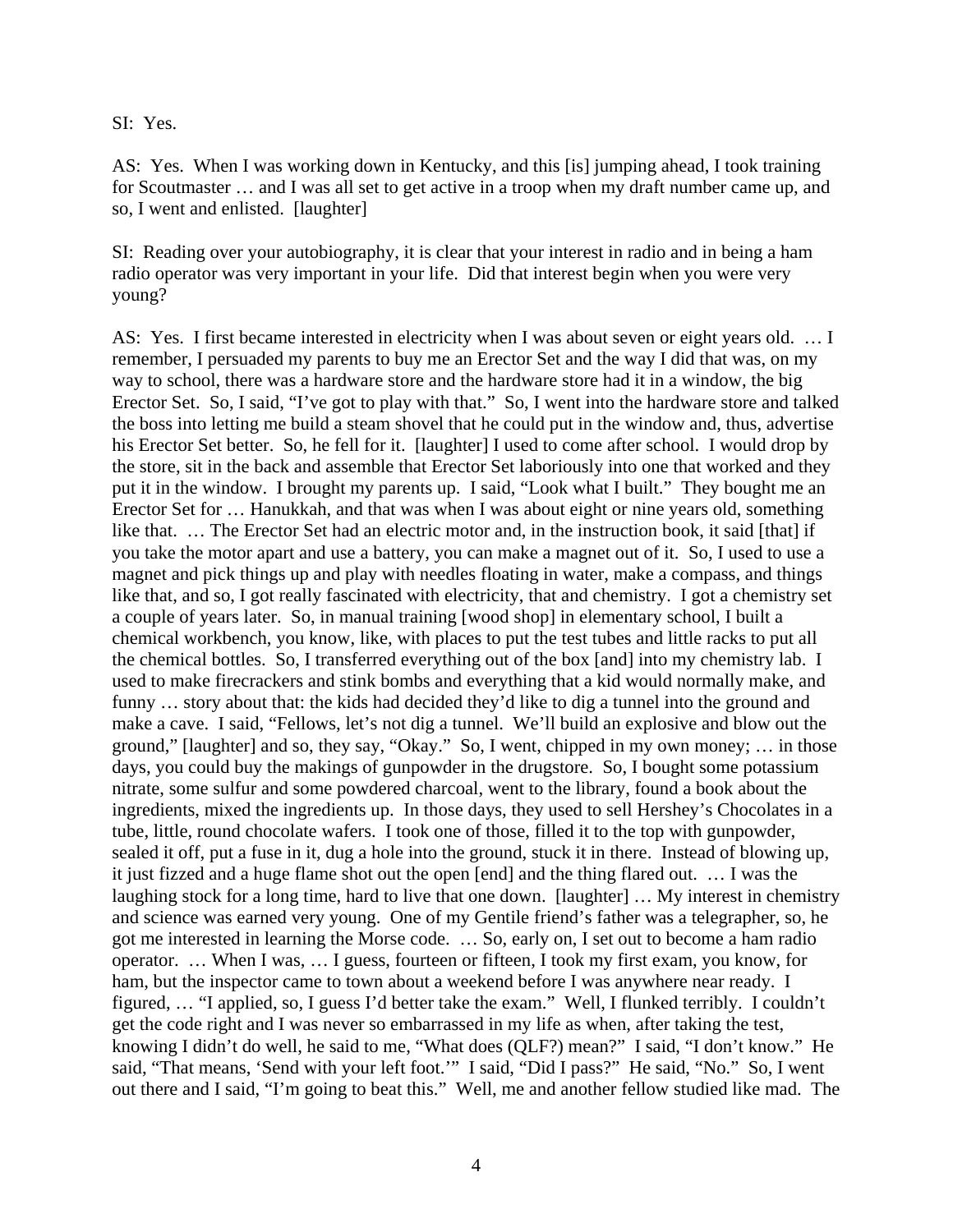next time we came back to take the test, six months later, we aced it. [laughter] … So, I became a ham radio operator at the age of fifteen-and-a-half, sixteen, yes. So, I built my own transmitter, built my own receiver and was on the air, from there all the way up after the war and up to the time I moved to Arizona. Then, I got too many other things to do; I just let it drop.

SH: What was the most interesting thing that you were able to listen to on your ham radio set?

AS: Mostly talking to other fellows and trying to see how far away I could communicate. I remember, I was very excited when I was able to talk to somebody in Australia. This is all in code. I hadn't yet got a phone transmitter then, and then, one time, a guy in Spain, quite often, people in Canada or California; from Cincinnati, that was a big deal. … I was friends with a guy who was a year older than me in school. He was a nut also for ham radio and I used to go over to his house. He built a big transmitter. So, I used to work with him on that and he later became the chief of police in Cincinnati, yes. … Rather interestingly, I just got a letter from his son, just a few weeks ago, and I've answered him back. So, I'm waiting for a response, because I sent him a picture of his son, I mean, the young man, as a baby, in a baby buggy.

SI: This question may be far-fetched, but, when you spoke with people in other countries, particularly in the 1930s, did you ever hear stories from them that you were not hearing about in the news, anything about life over there?

AS: … No. Ham radio was so canned. "How's your signal, R5X9?" you know what I mean? "What kind of transmitter do you have? What's your receiver? What kind of antenna do you have?" It was almost ninety percent technical when it was overseas, because your communications sometimes only lasted a few minutes, because, then, interference would come in or you'd lose him or he'd fade out. So, it wasn't a case of having a steady conversation, but I will tell you an interesting ham radio experience. You remember H. G. Wells' *War of the Worlds* and do you remember when what's his name, the actor that put it on on the radio?

### SH: Orson Welles?

AS: Orson Welles. During the time that that was being broadcast, I was, at that time, living in Kentucky and I was on my ham radio and I was talking to a friend in Cleveland and, [at] this time, we had a lot of long conversations. There's a telephone call in our house. My cousin, who I was staying with, picks up the phone, says, "It's for you." So, I answered the phone. The guy says, "Get off the air. You're interfering with my reception. The Martians are coming," you know. I'm not even listening to *The War of the Worlds*. My cousins were listening to it in the living room. I said, "Well, what's the problem?" He said, "Just get off the air." So, [in the] meantime, I went back to my receiver and the guy I was talking to says, "You know, … I just got a call from my aunt in St. Louis. She wants to know if the Martians have got to Cleveland yet," [laughter] and, at that point, another man came on the net and said, "Everybody, please get off the air, because there's some sort of catastrophe in New Jersey," and so, I got off the air. Two weeks later, when I went to get a haircut, the barber says, "I was the one that called you up. I apologize." [laughter] So, that's a ham radio experience for you.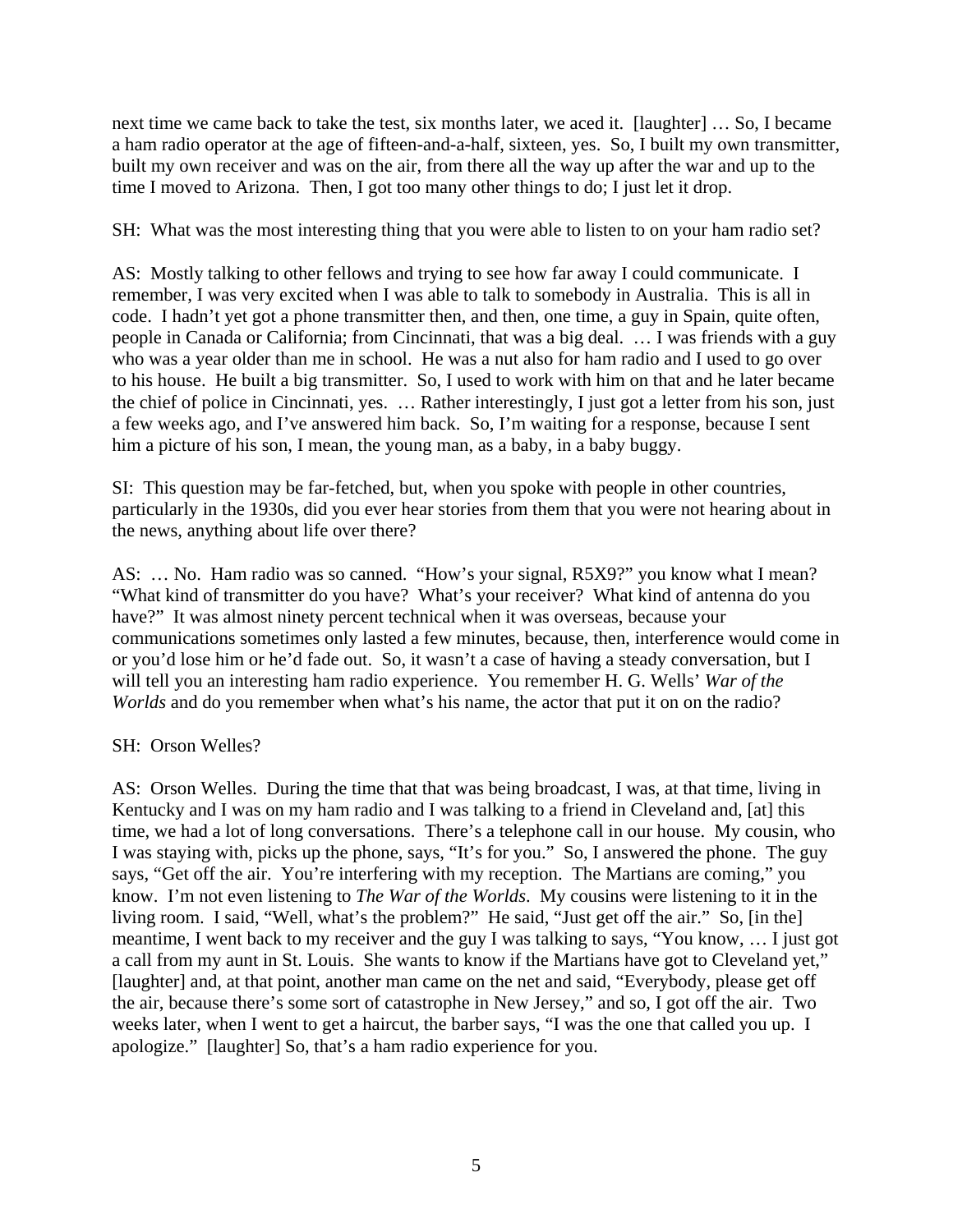SI: I have heard some stories from people in New Jersey about the hysteria. The Martians landed in the Princeton Junction area [in Orson Welles' radio play].

AS: That's right.

SI: It spread to the Midwest quickly.

AS: Oh, yes. Did you know about that?

SH: We have heard about it through some of these stories.

AS: Yes, yes.

SI: How did the Great Depression affect your neighborhood?

AS: Well, we, of course, were always struggling as far as money was concerned. My father, somehow or other, always managed to bring home enough money and food, you know, to keep us going. The Depression affected us … to the extent that my parents didn't have the money to send me to college. I missed a scholarship by having an eighty-nine average instead of a ninety average. My brother, who came two years … later, he was real tops and he won a scholarship to MIT, which we couldn't afford to send him to. So, he went to the University of Cincinnati and traded the MIT scholarship to the next guy in line, but I went to work … instead of going to college, and I wanted to go to college. … I didn't realize that I could go to a Jewish agency and probably get a scholarship, because my grades were good. I had the highest grades in math in my high school, … and in science, but my English and Spanish were not as good, so, I didn't quite make a ninety average, yes, but the science and math were always good, yes.

SI: Did you find that the level of study in high school was up to your own level in math and the sciences?

AS: Oh, yes. I think it was challenging, yes. … As a matter-of-fact, I thought, in grammar school, that we had a lot better training than the kids get now, because you couldn't get out of seventh grade unless you passed a grammar exam, and it was a nice, stiff grammar exam. ... The school I went to was a good school and the teachers were dedicated. So, I have absolutely no argument about the kind of education I received. … It was just broad and good. … I didn't go to the best high school in Cincinnati, because you had to have an A grade and I came out with a B+. So, I wasn't eligible to go to Walnut Hills High. So, I went to Hughes High, which is also a good school.

SH: Were you taught Hebrew and Russian by your family or only English?

AS: My parents spoke Russian to each other as a hidden language, as a secret language, so that I wasn't supposed to learn it. I picked up very little Yiddish from my family, although they talked a little Yiddish. My parents both tried to talk English a lot and my mother went through much more schooling than my father. My father, because of [being] an orphan, he probably went through about the equivalent of fifth or sixth grade. Then, he was working on the farm. My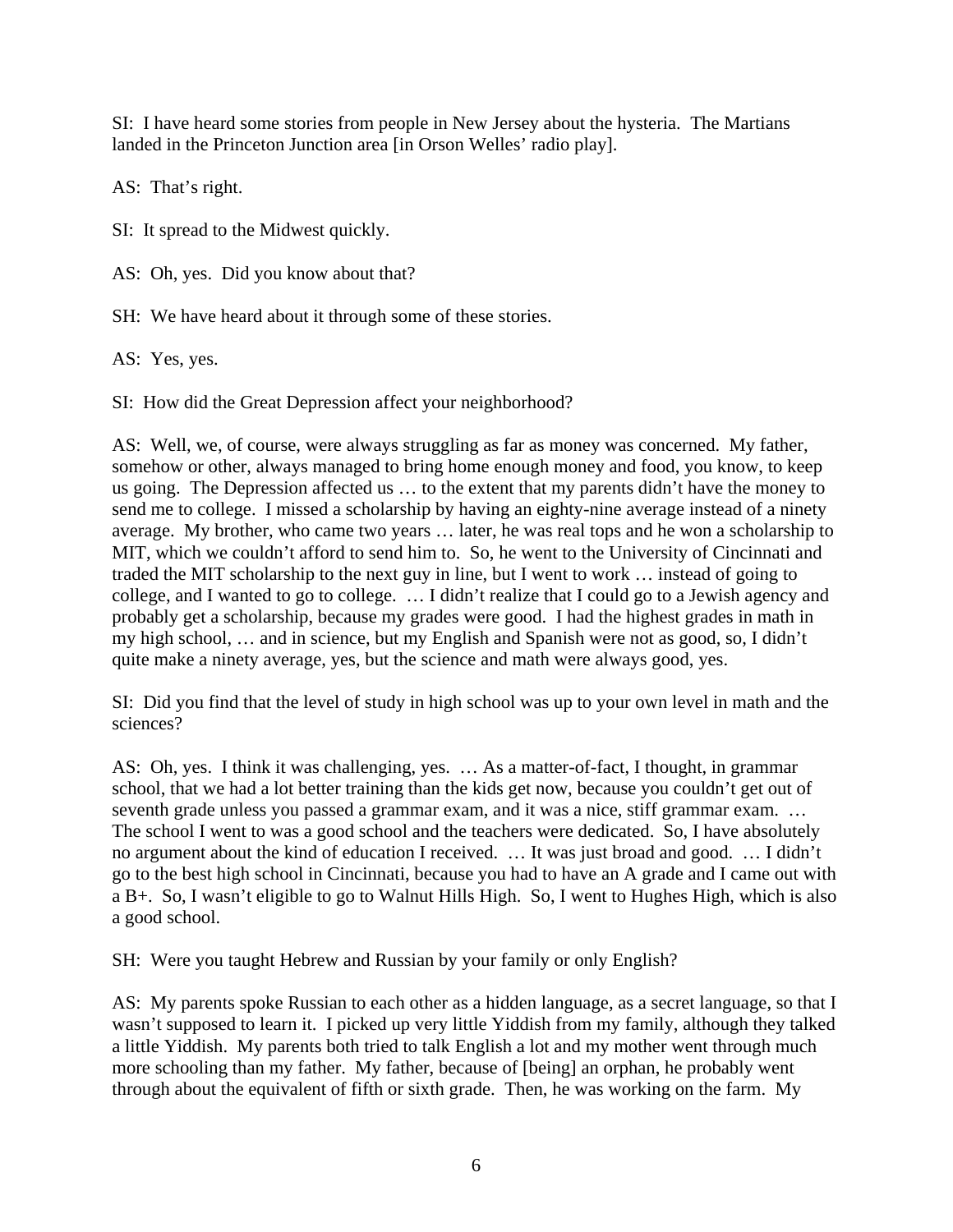mother went through high school in Russia and she was quite well-read and my dad was a goodhearted guy, a good guy, and he picked up what you might call "a natural beat of how to get along." … I learned Yiddish and a little Russian in Kentucky, because I lived with my cousins and they were very well-educated. My oldest cousin spoke Hebrew, Yiddish, English and Russian. We used to sit around the kitchen table after supper and have tea. He would read from the Russian classics and translate for me, you know, in … both English and Yiddish. I didn't need the Yiddish, but he was just doing it to educate me, which was nice. … His sister was a med student at the University of Cincinnati and she taught me more of [the] classics and Russian songs. So, I learned a whole bunch of Russian songs. … She finally started suffering from asthma and she … was getting ready to drop out of school. I even wrote one of her papers for her, yes, on the Siberian tribes of the Shamans, you know. … I read up on it and read the paper for her and she got a C in it. So, I wasn't so good. [laughter]

SH: You tried to help.

AS: I tried, yes. I was just out of high school then.

SI: Was your family aware of the Zionist movement?

AS: Oh, yes, yes. My parents used to get letters from their relatives in Russia and they were often couched in innuendoes, like, one letter said, "We're living very comfortably, only sixteen to a room." Yes, the message was there, you know, and many of my relatives were killed by the Germans who invaded Russia, yes. I don't know their names. I've got some pictures in my collection of family pictures that are of the people who died in the Holocaust. … I have no family in Germany, so, whoever was killed was killed when the Germans invaded Russia. ... There was some terrible slaughter in the Ukraine, yes, including the town of Sudilkov, … where my mother lived, yes, we were aware.

### SH: In Kentucky?

AS: Yes, in my cousin's department store. … I worked my way up to become a manager of one of the stores. I liked it and I didn't like it. I'd rather have been an engineer, but, since I worked in that business, I decided to learn it. So, I learned it pretty well. My cousin was very well aware. In 1936, he took a trip to Russia to meet some relatives and he came back with a solid feeling of the Communist regime at that time in Russia. At that time, it was "enthusiastic Communism," if you know what I mean. Young people were excited about the new changes and things like that. He came back; he said, "It's a mess." He says, "It's a mess there." His cousin, no, it's his uncle, was there and, I remember, he wanted to send a telegram home to say that he had arrived safely in Kiev and everything was okay. So, they're standing in a big, long line to the one telegraph station in Kiev, a town of about a million people at that time. … The man behind the counter is handling one at a time, slowly. So, my cousin's uncle goes to the front and steps behind the counter and assists him in processing the telegrams. "Oh, Comrade, thanks for helping," you know. At the time my cousin came up to send the telegram, he processed it, you know, hands it to the guy and leaves. He said, "Hey, (Tovarich?), stick around." [laughter] ... He says, "I did my job." The telegram comes to Kentucky and the telegrapher was a friend of mine, calls me up, says, "Arnold, I got this strange telegram in Russian. It's addressed to the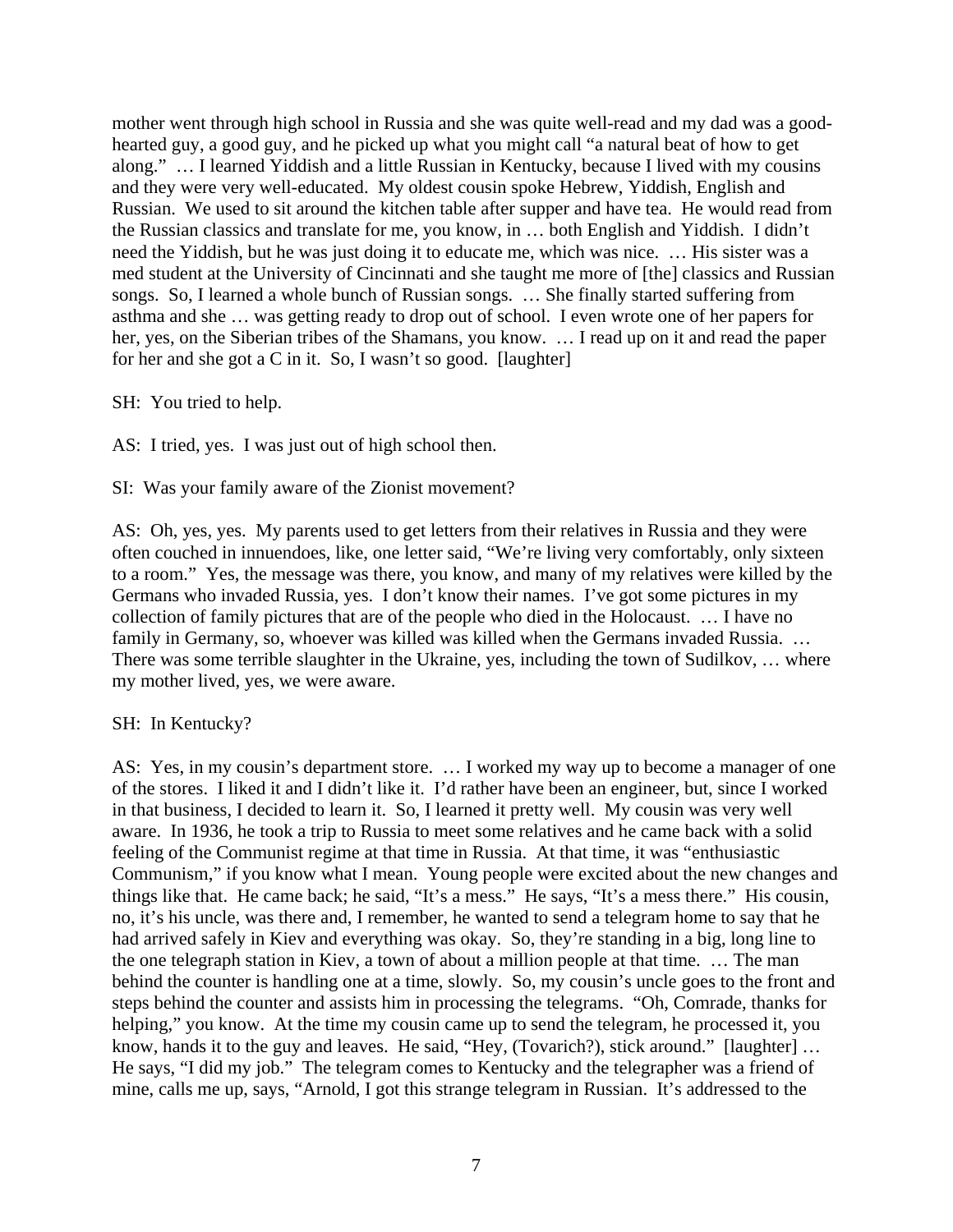family." I said, "What does it say?" It says, "(Pasha redila sinna?)," which is, "Pasha gave birth to a son." So, we're thinking, "Why would Max send a telegram saying, 'Pasha redila sinna?'" We finally figured, "Ah, somebody gave birth to a son; he [Max] arrived safely." That's exactly what the telegram was meant to say, only it got confused with somebody else's telegram. [laughter] That was an example of the confusion in Russia in 1936 and I don't think it's changed very much.

SI: How aware were you of what was going on, for example, in Germany during the rise of Hitler to power and Mussolini's activities in Italy?

AS: … You know, I was in India during that time; … well, during the beginning …

SI: In the 1930s.

AS: In the '30s, yes, I knew what was going on, mostly because of [the fact that] my cousins subscribed to a lot of [magazines], *Time*, *Fortune*. We got a lot of input then, but nothing about the Holocaust. That was unknown, really, except [for] the letters we got from relatives, and then, they stopped coming, you know. So, it was almost implied information. When I was in India, I found nothing about it. I knew nothing about the Holocaust, you know. Our communication was the *Yank*, the *CBI Roundup*, and a local thing for our squadron and that was it, and I had a good radio receiver. I used to listen to as much [of the] BBC broadcasts [as I could], but they didn't say very much and I was too busy doing my job to really listen, a lot.

SH: Did you register for the draft or did you enlist?

AS: … You had to register for the draft and I had a low draft number, but I received a deferment because … my brother and I were supporting our parents. My father had taken sick and he was off of work for about a year. So, we were sending what little we earned home. I got a 3-A deferment. As soon as the US got in the war, my 3-A changed to 1-A and, since I had a low number, I knew the draft board would come after me any day. So, I said, "I'd better enlist in the service I want." So, I said good-bye to Lerman Brothers, the company I was working for, and went back to Cincinnati. … I went up to Dayton, to Wright Field, to think about enlisting in the Air Corps, but, since they … said they couldn't guarantee me communications, I came back and enlisted in the Signal Corps, because … I was a ham, a radio operator. That's my area. So, I enlisted in the Signal Corps. When I enlisted in the Signal Corps, I enlisted in January of 1942. So, it was just a month after we got in the war and I was sent to Fort Thomas, Kentucky, and, was processed through there, spent a week in Louisville, and then I was sent down to New Orleans. That was a great place to go, because I was on the lake, Pontchartrain, in the New Orleans Army Air Force Base, in the signal company attached to an A-20 squadron of attack fighter planes. It was so confusing then. They didn't know what to do with us. I already had more code training than they could give you, and so, I ended up drilling recruits. I was a private, so were they, but I was in the Army one month longer than the kids from New York. So, they said, "You are an acting corporal now. Take these guys out and give them some basic training." I'd barely learned it myself. … I'd say, "Fellows, take your gas masks along. Bring your field handbook." We would march down to the lake. I'd post one guy to look for the officer and we'd sit there and goof off, and then, … somebody'd say, "Hey, somebody's coming." "Pick up the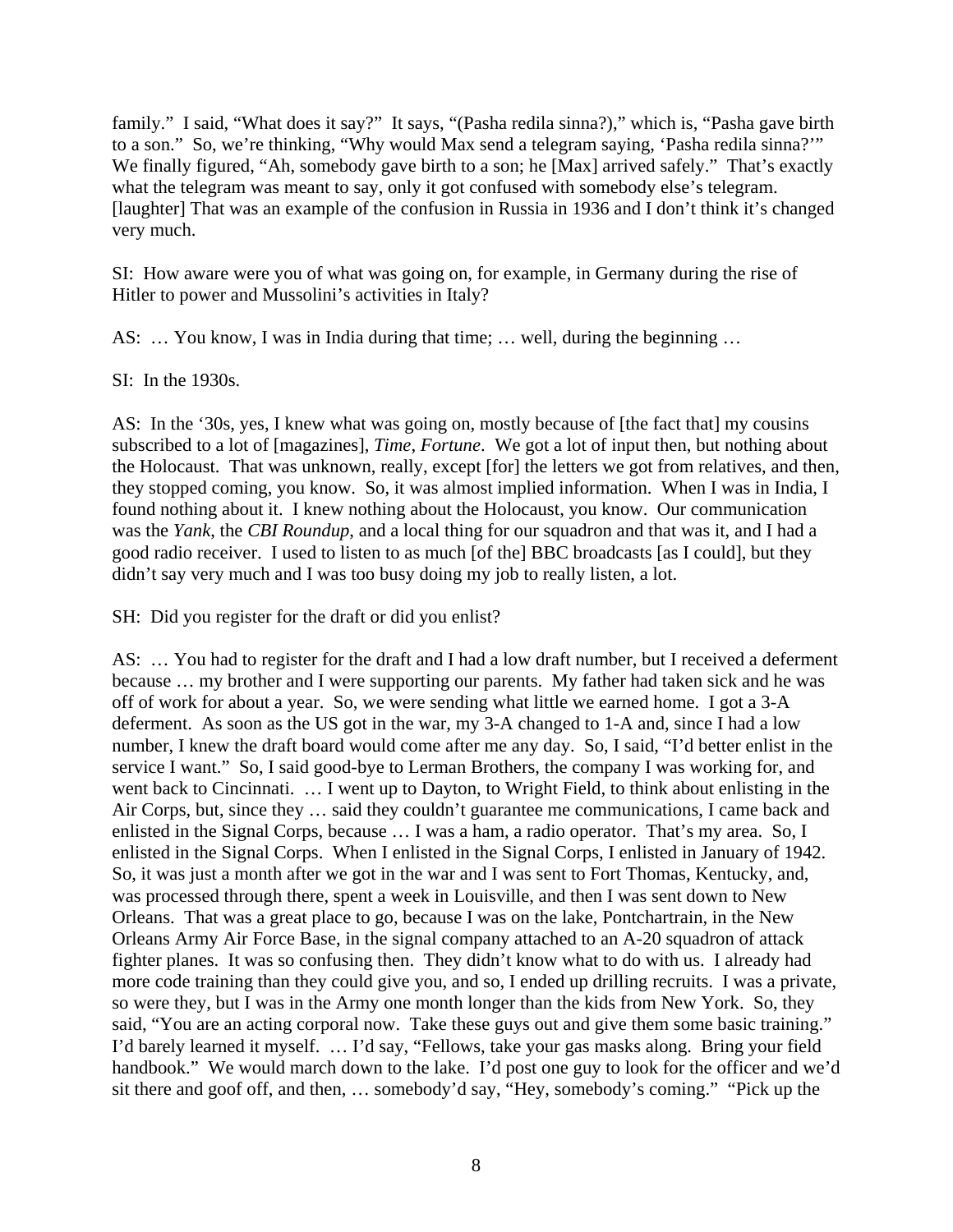masks," and we would start to have a gas mask drill, yes, but the good things I did there was to teach the recruits Morse code. Well, most of the guys didn't want to copy code. They were just, … you know, a bunch of New York tough guys. … So, I would send dirty stories and that got their attention, and so, they learned code pretty well, yes. [laughter] You have to progress. You train one way or train another way.

SH: The mark of a good teacher.

AS: [laughter] Yes, right.

SI: Before we get too far along in your military career, do you remember where you were when Pearl Harbor was attacked?

AS: Yes. I was in a concert at Music Hall in Cincinnati and I came out and there were people hollering, "Extra," you know, "Japan Bombs Pearl Harbor." I knew that and I knew, "Boy, that's it. We're in."

SH: Living in the Midwest, what were you hearing about the war, the invasion of Poland, the Battle of Britain, lend-lease, etc., before Pearl Harbor? Were you hearing a lot about it or was it pretty distant?

AS: Oh, I'll tell you, most of our conversation within our family was about Hitler and his terror to the Jews. We were well aware. My cousins were quite erudite and very politically-oriented. … Early, before World War II, when the Japanese invaded China, since my cousins had all come from China, actually, Russia to China to America, they were incensed that the US had not gone in and stopped the Japanese when they could have in 1926 and '27, because that's when they could have gone in there and said, "Stop." … They were so mad at the Secretary of State. I can't remember who he was at that time, but I remember my uncle saying, "What's the matter with the United States? Why aren't they in there stopping the Japanese? Don't they realize ... it's going to be a big war?" They smelled the war coming from day one, yes. So, yes, we were very conscious of what was coming up, primarily through the fact that their family was wellread, and I got a lot of coaching. [laughter]

SH: It was being discussed in the Midwest.

AS: Oh, yes; well, being discussed among us. [laughter]

SH: Were there any isolationists?

AS: In our community? That was a small town, with five thousand [in] population, down in Kentucky and there was very little mention about war, yes, really. As long as we were not in it, [the big issues were], "What was the price of tobacco? What price are sheep bringing?" Cynthiana, Kentucky, was in Harrison County, a good county for raising sheep, a wonderful county for raising tobacco. That was the two industries down there and that occupied the farmers' attention, yes. …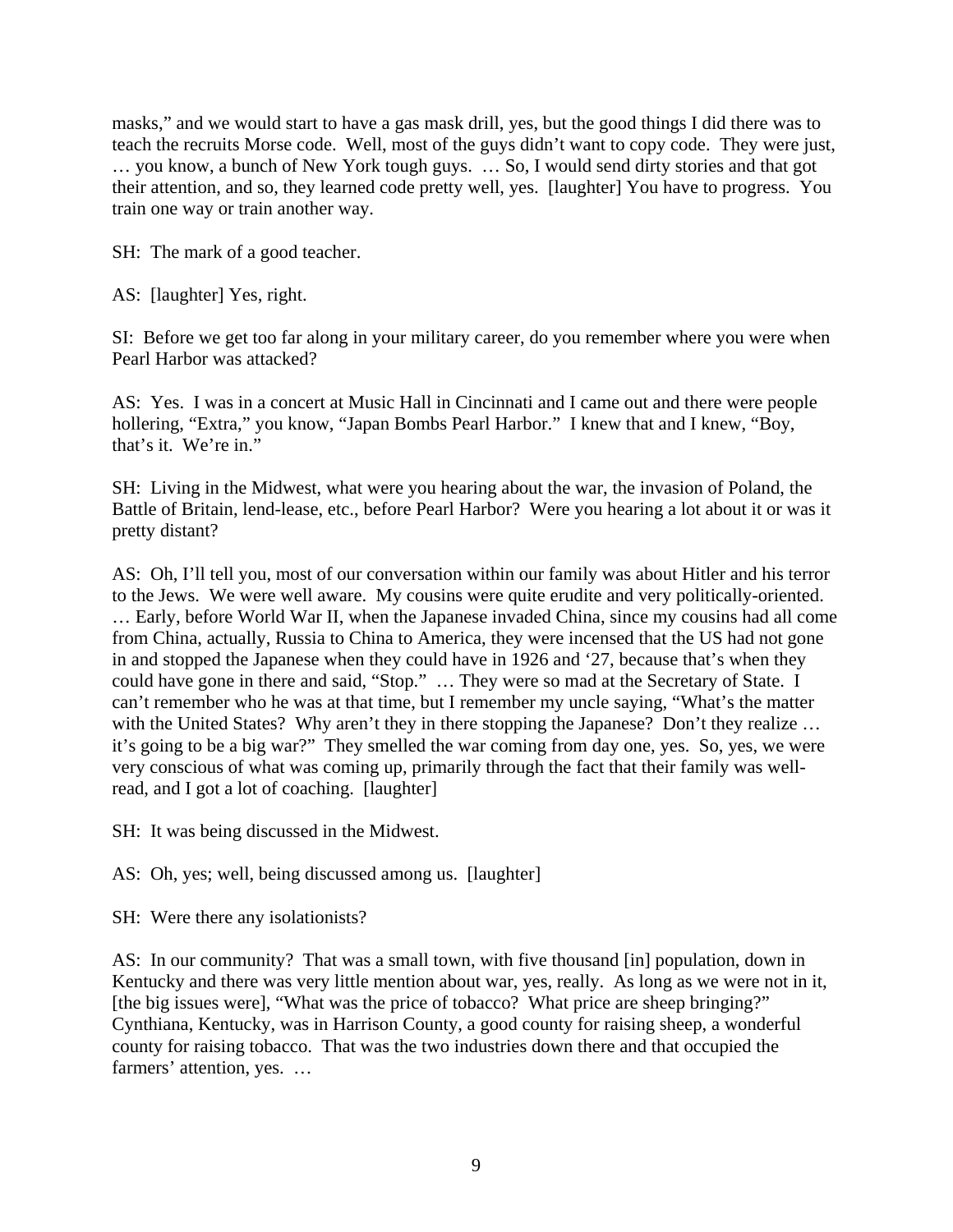SI: How large was the Jewish community in that town? Was there much of a Jewish community?

AS: There was our family. Another family had a small department store, and his son was a ham radio operator. So, he and I became friends and we were written up in the paper as … Cynthiana's two ham radio operators. So, we got some publicity. Also, in 1937, the Ohio River flooded higher than it ever had been. It reached a flood level of forty-two feet, which means it flooded all the way up to my father's store. It flooded the basement of his store and that was up three streets, up a steep slope from the Ohio River. Our store in Frankfort, Kentucky, had three feet of water in it. I was sent there to help straighten it out. I was on the air as a ham radio [operator], carrying messages a lot for relief. So, there was a lot of action to try to handle the flood, because not only the Ohio River flooded, but several of the rivers, the Licking River, the Kentucky River, that flowed into the Ohio, also overflowed. In Cynthiana, the river almost reached the level of the covered bridge. We had a beautiful covered bridge there and it didn't wash it away. So, I had a lot of ham radio communication, ... conveying messages and help ... through relay stations, to try to assist in the flood effort.

SI: Where were these messages being sent?

AS: To families that were in trouble, you know, and something like that. I acted as a relay.

SI: Were you relaying messages for the Red Cross or any other relief organizations?

AS: … I don't think I put anything to the Red Cross, mostly to families, family transmissions, communications, but I did have experience in helping clean up a flooded area, yes.

SH: Shall we go back to Louisiana, to New Orleans, and the intense training?

AS: Oh, yes. Well, you know, the … best time I had in New Orleans was going on leave every weekend. I met a Jewish family at the USO [United Services Organization], a doctor's wife with two children, and they invited me to their home every time I had a pass. They were wealthy people. They had black servants who wore white gloves and I sat down to dinner at a magnificent table. I felt like I had a real lucky break and they were very nice people, Dr. and Mrs. Sternberg, I remember their names. Her birthday was exactly my birthday. She was ten years older than me. She used to play the piano after dinner. So, I really had sort of a second, junior home back there in New Orleans. … Plus, every time I saved up any money, I'd go eat at Arnaud's or Antoine's, yes, have a good meal, yes, because Army chow isn't that great. [laughter]

SH: Did you ever pull KP?

AS: Yes, sure, I had my turn, yes, but it didn't bother me.

SH: Being from Cincinnati, were you shocked by race relations in the Deep South?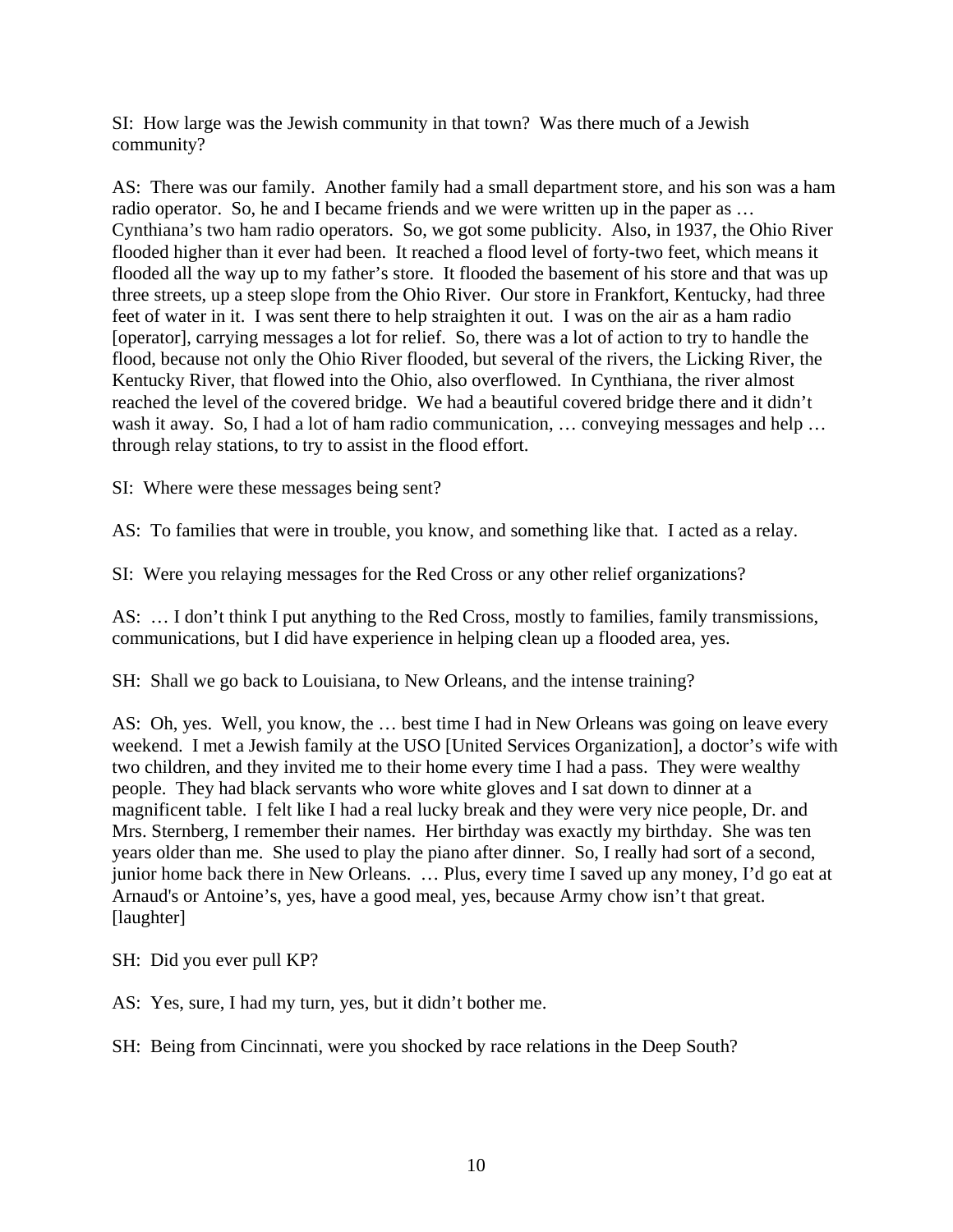AS: In that city? Well, you know, when I went from Cincinnati across the Mason-Dixon Line, … the Ohio River to Kentucky, and started working, I was sixteen years old. I was still a junior in high school. I went to work there for the summer. Then, I came back to finish high school. Then, I came right back down again after high school. The kids down there, did not accept me for about two years, because I was a Yankee. But, then, little by little, I became friends with them. … The way I got to be friends with them is [by] learning how to drink, only since I couldn't drink very well, you know, I mean, I never drank whiskey, we'd go out on a Saturday night, to a roadhouse, out of the city limits. Everybody'd get drunk and I'd sit and hold a bottle to my lip and pretend to drink. … I ended up carrying the drunken kids home, help them home, and, of course, I became more like one of them. So, that's how you get acquainted, yes, and I dated some of the girls down there, yes. That was kind of nice.

SH: Where were you sent from New Orleans?

AS: … While I was in New Orleans, I applied for Officer Candidate School and my papers started to be processed, but nothing happened. … Then, when they needed overseas people, and since I already knew how to send code and I knew something about how the transmitters and receivers worked, they sent me to St. Louis, to Jefferson Barracks, as Air Corps, unassigned, for overseas shipment and to be hardened up for overseas travel. Well, in two weeks' time, I think they wore everybody down to a nub, you know. I'd go out for … bayonet practice and rifle training and [we would be] standing in a line for hours, at three o'clock in the morning, to get issued a Tommy gun with no ammo, and I think I was worn out. … Then, from there, we got on a train, went to Charleston, South Carolina, spent a couple days there and boarded the *Santa Paula* troopship, which was a "banana boat" run by the Grace Lines, and to go we didn't know where. We had no idea where we were going.

SH: Were you alone?

AS: Oh, [there were] about twenty-five hundred men on the *Santa Paula*.

SH: I meant was the *Santa Paula* alone.

AS: No. We were in a convoy of, I don't know how many ships, but there were the [HMS] *Rodney* and the [HMS] *Nelson*, two battleships, six destroyers and … two troopships, the *Santa Paula*, and then, the Matson Line *Mariposa*, which is about twice as big, with about five or six thousand troops. We had about three thousand on[board] and we took sixty days to cross from Charleston, stopped a day in Bermuda, went across to Freetown and Sierra Leone, around the Cape, stopped at Durban, and we got a day off the ship. I came back with a bottle of Johannesburg Riesling hidden in a bag of oranges, so [that] they wouldn't see it. … When we boarded the ship, there's a nice story, … since we had no rank and we weren't even part of a company, we're Air Corps, unassigned, they sent us down into the hold. … Going up the gangplank, we passed through the first class area. There was a number of empty cabins. After we got down to the hold, another fellow and I left our barracks bag on these three-by-six slabs. We went back up ... to the first class deck. I went into the cabin, locked the door. ... There were twelve bunks in the cabin. They were stacked like that. He went down and got some of our buddies, came back up. We locked the door again and people pounded on the door. We didn't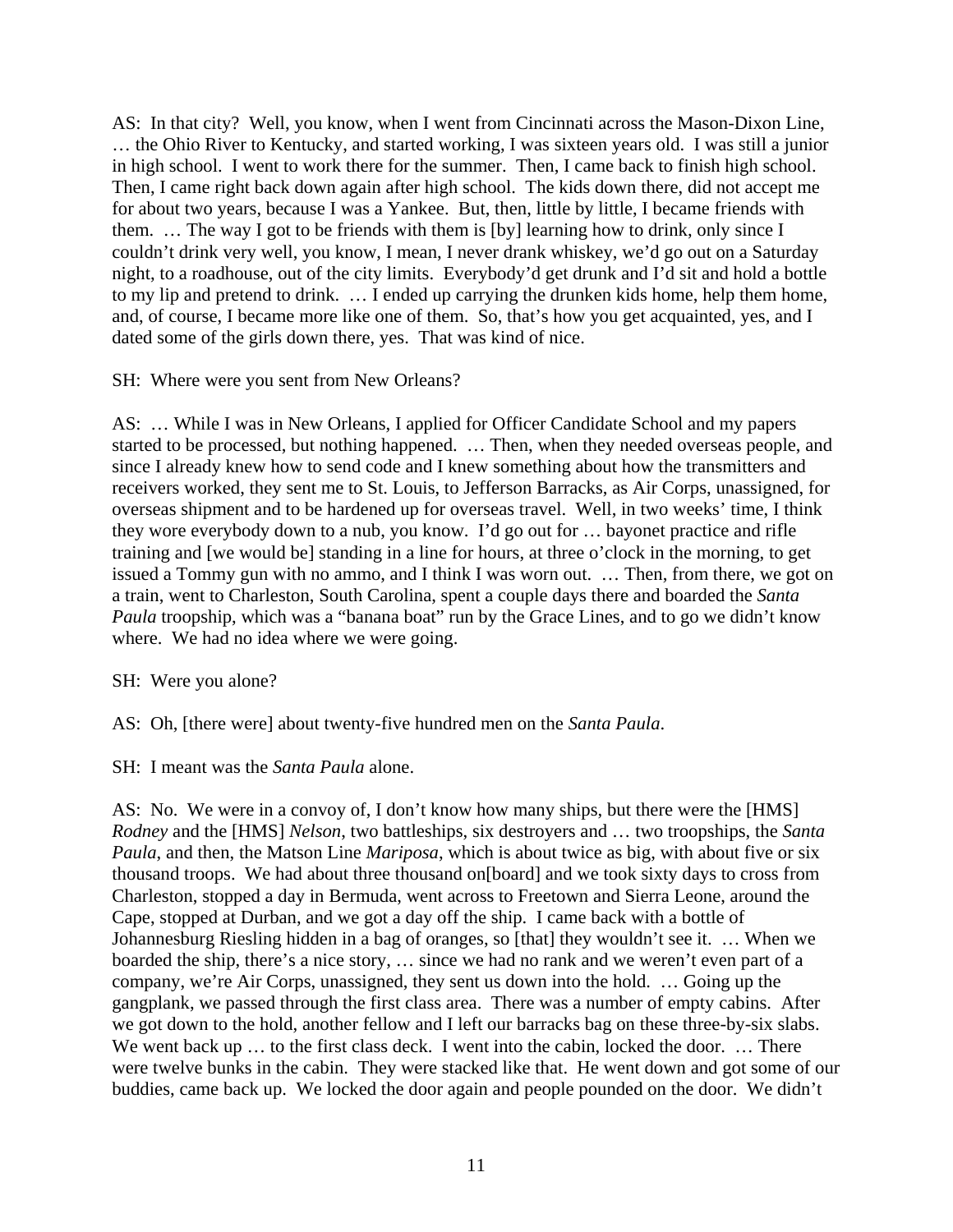answer. The ship set sail and, after that, nobody bothered us. [laughter] So, we had a cabin. … You know, for the first six days, we actually had freshwater, until they realized they were going to run out of water. So, we used to take a bath by [having] two people [who] took a bath [together]. We flipped a coin [to see] who gets in first. [laughter] Yes, and then, after that, it was saltwater showers, except we learned how to take a freshwater shower with the water just in your helmet. You learned how to do that.

SH: Were there any training sessions on the ship?

AS: There was no training whatsoever. We were served two meals a day. As we approached Freetown, after about twenty-five, thirty days on the water, the food was, by that time, moldy food. … We had corned beef hash, you know, and stuff like that, oatmeal for breakfast, and only two meals a day. It got kind of rancid, and people were getting sick, especially going around the Cape, or that was later, but, when we approached Freetown, one of the guys took sick and literally died. So, they took him to … a hospital ship, which was in the harbor at Freetown, and I remember copying, along with a couple of other guys, the signal flashes that [signaled that] Private So-and-So died on this … hospital ship. … That same night, there were twelve women on the ship, they were [the] wives of the oil workers in Saudi Arabia and they were going to go back to their husbands, they [the officers and the oil workers' wives] had a dance up in the ballroom. ... The fellows [enlisted men] went to the fantail, took garbage and hurled it in and broke up the dance. Everybody says, "Get up on deck. We're going to settle this." So, a whole gang of fellows came up on deck and, of course, none of us had ammunition. We weren't going to shoot anybody anyway. We just wanted to raise a complaint. Well, the commanding officer of the ship was a colonel who was drunk all the time, [which we knew] because his orderly was one of our friends, and he come out there, half weaving. He said, "This is sedition. You men could be shot for this," [Mr. Spielberg imitates the colonel's slurred speech], you know, and then, the chaplain came out and said, "What's the problem, fellows?" "Well, we're only getting two meals a day. The bread is moldy and the food's no good. The officers eat in a small mess. The Filipino mess boys bring the food down to them. They have good food and we're getting junk." They said, "We'll fix it." For two days, we had ice cream, we had three meals a day, and then, it went back to two meals again, but the riot was broken up, yes.

SH: Was this ship commanded by …

AS: It was a Grace Line boat. … He [the colonel] was a military commander of the troops. The actual ship itself was run by Merchant Marines, yes.

SI: That story really demonstrates how enlisted men had one existence in the military and the officers lived in a whole different world.

AS: Yes, except when you're fighting. Once we got into a squadron, rank made very little difference, just occasionally, but a combat crew, pilot, co-pilot, navigator, were all officers; the flight engineer, radioman and gunners were all enlisted men. They were buddies. They had to be. They had to fight together as a crew. ... My brother, who was a flight engineer on a B-29, he still has meetings with his former crewmates, you know. Some of them have passed away. I, in turn, go to a 490th Bomb Squadron reunion every year. … This October, I'm going to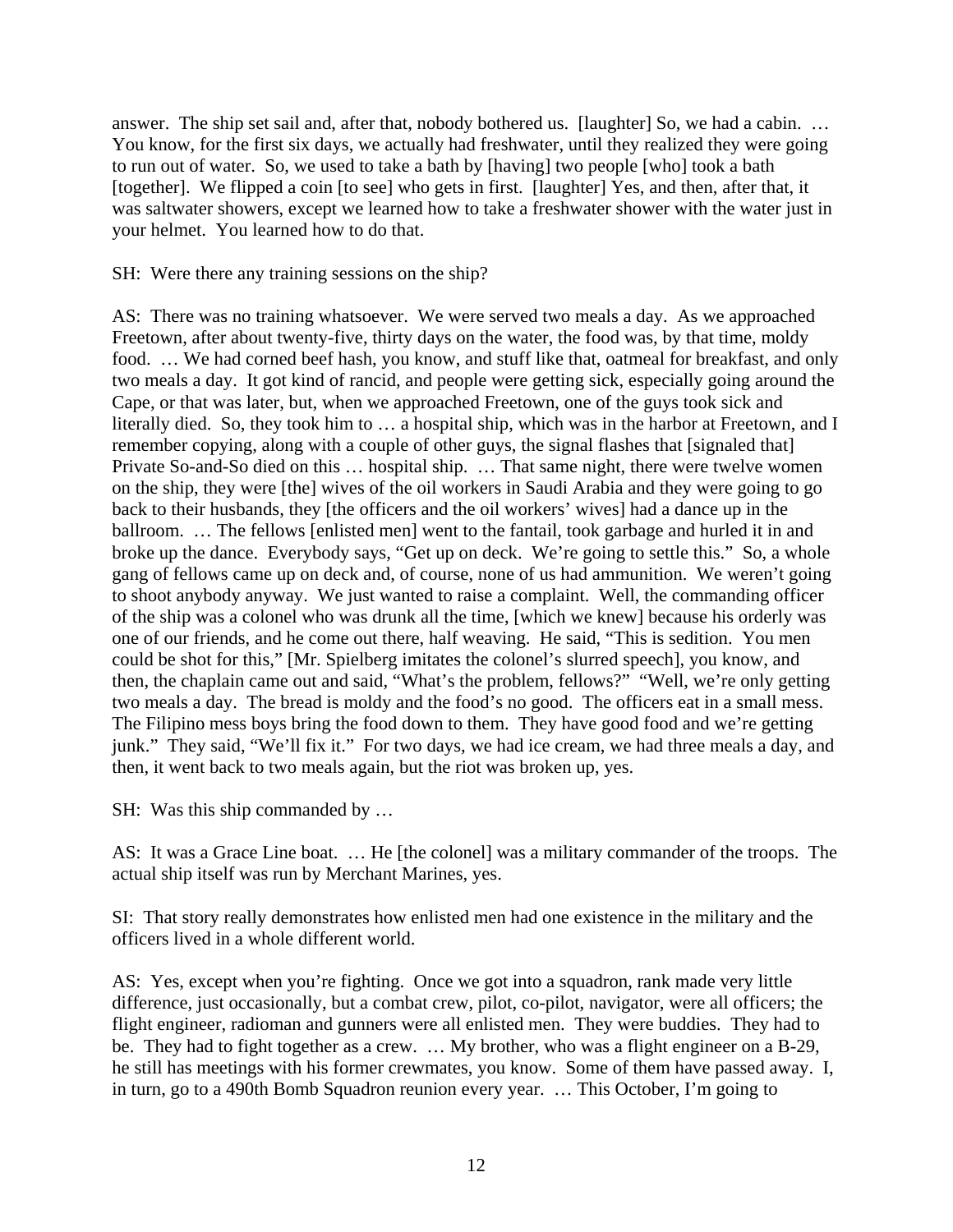Lexington, Kentucky, for a reunion, and Steven's coming with me, yes, and we're going to stop by and see the town where I used to work in. …

SI: However, in the States, there was a clear officer class separate from the enlisted men.

AS: Oh, yes. Well, you know, when you're an enlisted man, you've got to have discipline. You're going to try to take guys that are not necessarily militarily trained and, ... you know, your life and their life depend on cooperation and obedience and obeying orders without question. That's the military code.

SH: When you pulled into these different ports, were you allowed any time off the ship?

AS: Only at Durban.

SH: Only at Durban?

AS: Yes. … We didn't even go into port in Freetown. We stood out in the harbor, yes, … I think while we collected some more of our convoy. … During that convoy, [the period when the convoy crossed], that was the worst sinkings of the war, in May and June of '42, the heaviest sinkings. We had six submarine scares during the trip and, during that time, the destroyers would circle the convoy and put down a smokescreen, to make sure that no periscope could spot us. … We all had to come up on deck to our lifeboats, we all were assigned lifeboats, put on your life vest … and stand there until the all-clear was sounded, then, go back to your duties, which were usually nothing, you know. No, duties were guard and KP. ... Since there's three thousand people, they guard every three feet of the ship, you know. … I used to sneak up to the top deck and sit on the top deck and just try to get away from everybody and I was caught sun bathing. So, I got put in the brig, because you weren't allowed to sunbathe. [The military] didn't want anybody to get sick, but the officer came and bailed me out after a couple of hours, yes, but that didn't bother me.

SH: Had you volunteered to do anything other than just ride it out?

AS: You mean right now?

SH: No, when you were onboard the ship. Did you try to help with the communications?

AS: No. … I did go up, one time, to see the radio equipment, but … you weren't allowed to go in there, because it was under the command of the Merchant Marine, yes. … What I did do is, I wrote a story of getting onboard, … you know, of standing in line to wait to board the ship, boarding the ship, my impressions of the troops, my impressions of the mess, how I got the cabin. That whole thing, I wrote up in about thirty pages and I've got it typed up at home somewhere.

SH: How long were you in Charleston before you boarded the ship?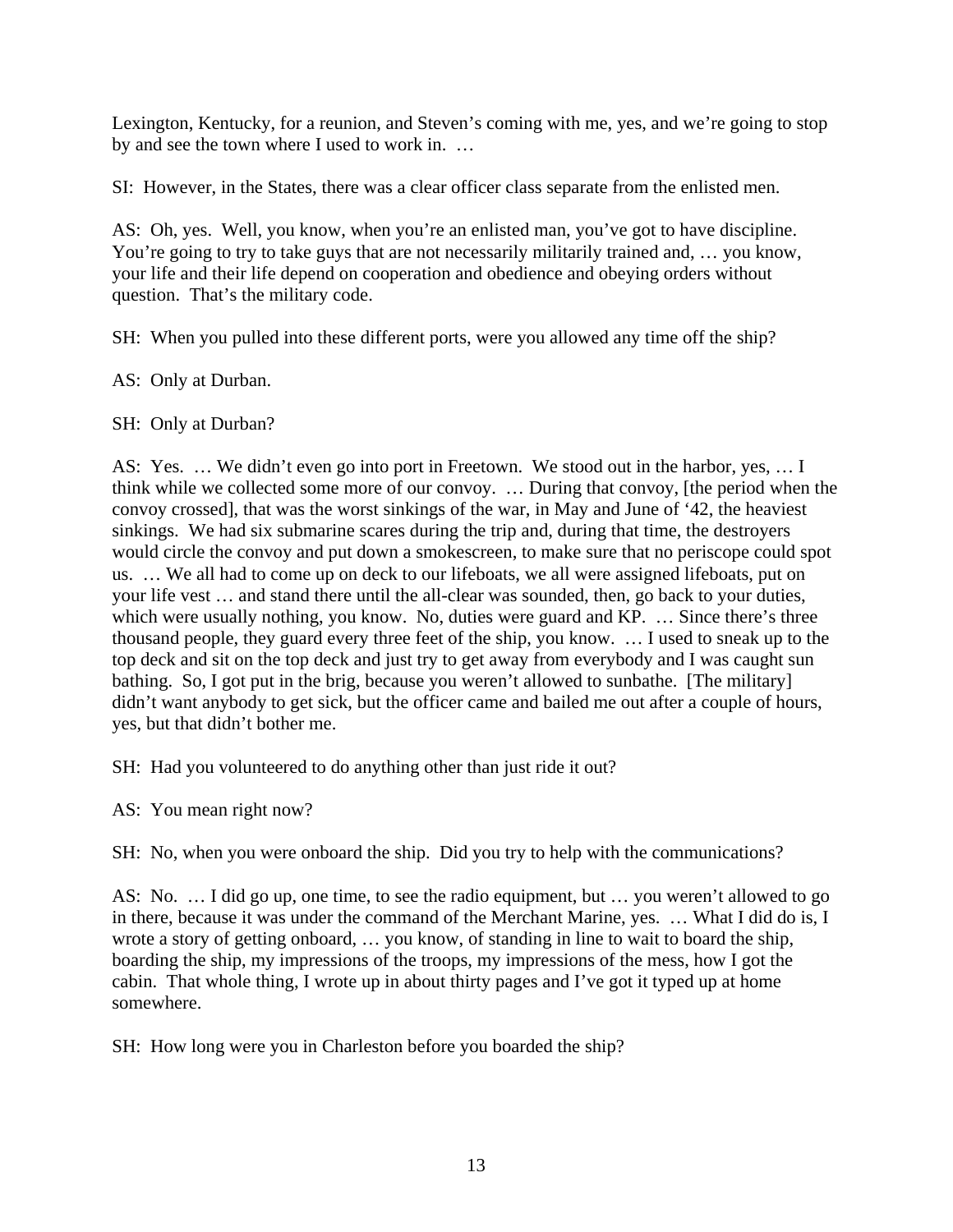AS: … About four days, yes, just collecting a group, and … we knew we were going somewhere.

SH: When did you know that you were not going to North Africa, that you were going to India?

AS: … When we landed in Karachi; no, I know, when we got to Durban. I knew pretty well that we weren't … going to go to any place in North Africa, because we were around the Cape. As we ran around the Cape, the waves were terrible. The ship was just going like that, yes, but, somehow, I never get seasick, never. I just weathered it. ...

SI: Were you eager to get into some sort of combat role or towards the front? What was your mindset at that time?

AS: Well, when I landed in Karachi, Air Corps, unassigned, they sent me, along with several other guys, to downtown Karachi, to a place called the Karachi Classification Depot. … We bunked at a Muslim hostel called the Leslie Wilson Muslim Hostel. Our job was to go to the classification depot, open up boxes of parts and equipment, [which] were carefully packed in America with metal foil, to keep moisture out and all that, look at the parts, open up a tech manual, try to figure out what the part was, assign it to a plane, and then, repack it and ship it to China or to the area … [that was currently] the combat zone. … I looked at that stuff; I knew nothing about airplanes. I'm a radioman, and so, … finally, I said, "I can't classify this stuff." So, I volunteered to type up the invoices. Well, I type like this, you know what I mean? [Mr. Spielberg demonstrates his two-finger style of typing.] [laughter] So, the invoices were stacked this high. … I finally got so disgusted, I found out that there was a B-25 squadron forming out in the desert outside of Karachi. So, I asked my CO, commanding officer, if I could volunteer and interview with them, see if they wanted a radioman. [I said], "After all, I'm a radioman." He said, "Well, if you want to give up this cushy job, go ahead." So, I went out there and there were two other radiomen in the squadron. They were just forming. They said, "Sure, we'll be glad to take you." So, they applied for me, but the paperwork got screwed up, as usual, and I got transferred to a fighter squadron. [laughter] I went to the CO, "No, I don't want to go to the fighter squadron. I want to fly combat. I'll fly as a radioman. I'll get my fifty missions in. I'll go home." He said, "Okay. … We'll cancel this thing and you'll go to the bomb squadron," and, sure enough, I did and that was the best thing I ever did. I enjoyed the work; I rose to be the communications chief, you know. So, it was all together up, you know, as far as I was concerned. I wanted to fly combat, until they found out I could fix radios, and then, they said, "You're grounded."

# SH: Really?

AS: Yes. So, the whole time I was in India, I only flew two missions and that was when the Japanese had attacked India through Imphal, … [in the] northeast corner of India. The Japanese had surrounded the British and Gurkha troops fighting up there and our squadron was taken off of bombing and pressed into service … flying in there with supplies and ammo and taking out the wounded.

--------------------------------------END OF TAPE ONE, SIDE ONE--------------------------------------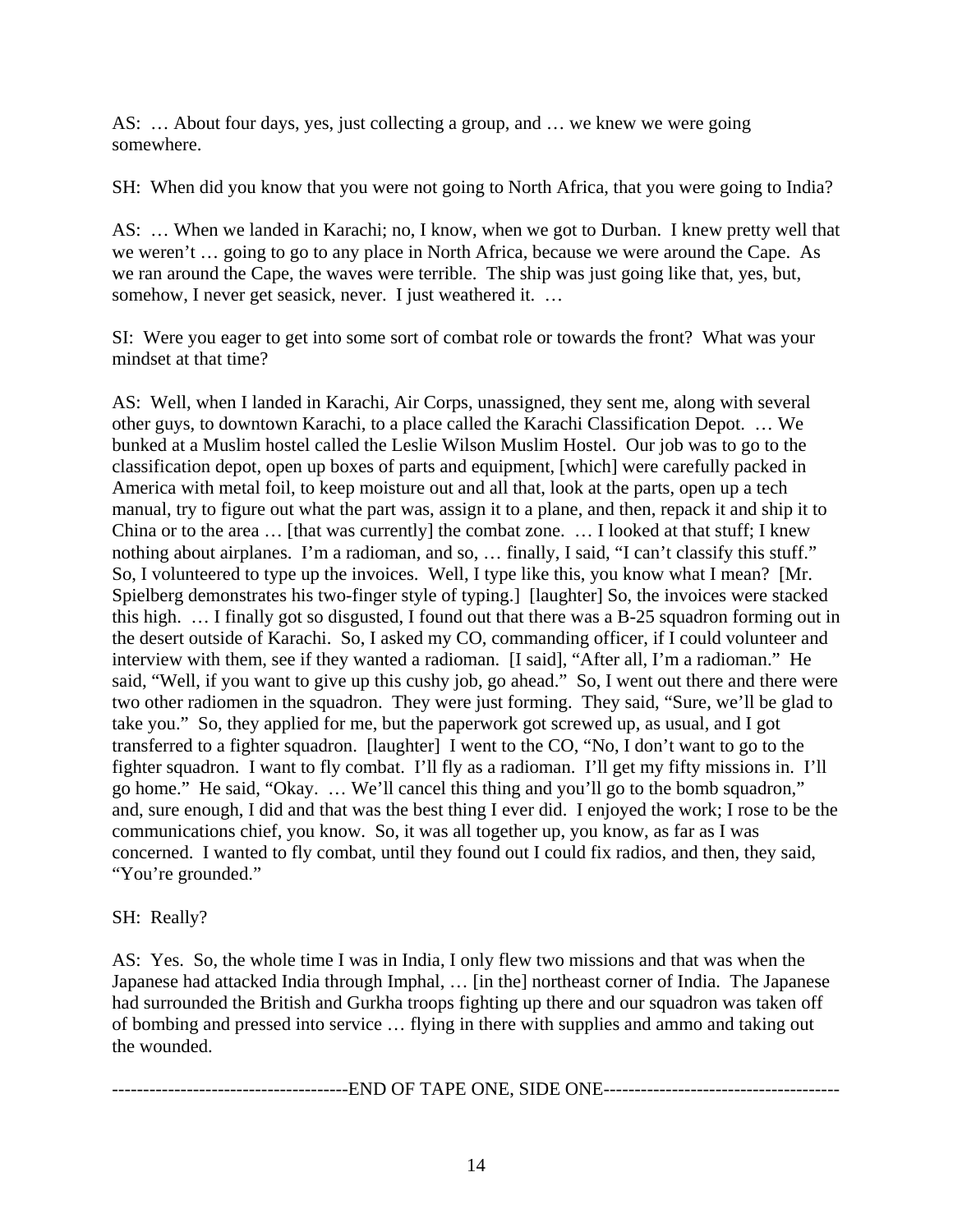SI: This is side two of tape one. Since you were one of the earliest Americans in the CBI, what were your impressions of the American presence in India?

AS: Yes, okay. In Karachi, of course, it was rather quiet, because … that was out of the war zone. It was a staging area to bring in troops; it was a staging area for supplies as well. [That is] why I worked in the classification depot. It wasn't anything like it is now, because it was India [then], not Pakistan. ... I had a pair of shoes made to order for me. I had clothes made to order, you know what I mean? It was cheap as dirt then and I used to go to the gardens, bicycle around, … on the times I had off, on weekends. The Leslie Muslim Hostel, where I lived, was kind of a nice place. We stayed … not in tents but in real barracks, you know, things like that. So, it was really an easy job. You couldn't have asked for a nicer [posting]. We used to go to restaurants and have nice meals and things like that. I learned to eat Chinese food there, yes, and I liked Indian food, so, I managed to do that. Every time we'd open a box that had some motion picture film, sixteen-mill [millimeter] film, I'd steal a few and a friend had a sixteen-millimeter movie camera. So, I'd give him a roll and I'd have a roll for the use of the camera. … I took six rolls of film and that'd be … almost a half-hour's worth of film and I would give it to the censor and it would disappear. The last roll, I said, "I'm worried about this. I'm not hearing anything." I met a pilot who was flying back to the States. I handed him the roll of film, "Take this back with you and mail it in the States," and he did and it went through the censors in the States. … Of course, it was passed. It showed up at my mother's house and it shows a nice picture of me bicycling around Karachi, cleaning my Tommy gun, driving a jeep, you know, innocent-type stuff. That's the only film I have of me in India, yes, and Steven has it.

SH: This was a movie, not just stills.

AS: Yes, a movie, yes. Oh, I took lots of still pictures. When I was in Calcutta, I bought a real good … double extension bellows, a German camera, a Voigtlander, with a good shutter, and I took lots of pictures. They were nine-by-twelve centimeters. It was hard to get film, but you could buy it in Calcutta. … Then, I wanted to try to get into the photographer's lab, which was air-conditioned, but they wouldn't let me, because they only did military work there. So, they had a little lab set up [for recreational use] and most of my pictures came out grainy, because I was developing them at temperatures of 100, 105, 110. That makes … the films grainy, but, still, I have some pretty good pictures I took, still pictures, in India.

SH: At that time, it must have been very interesting, because so much has changed.

AS: Yes. As a matter-of-fact, just jumping ahead, … the second time the squadron was relocated, was a town called Kurmitola. At Kurmitola, we had just an airstrip and a village with scrubby pineapple growing in the field nearby. My brother's son is [with] UNESCO, [United Nations Educational, Scientific, and Cultural Organization], in charge of children's problems, in the world, and he was in Bangladesh recently. He went to Dacca [or Dhaka] and he went down to Kurmitola, where I was stationed. He says Kurmitola is a thriving city and it's the international airport for Bangladesh and that was the extension of our runway, yes. [laughter] … What was your question again, my impression of India?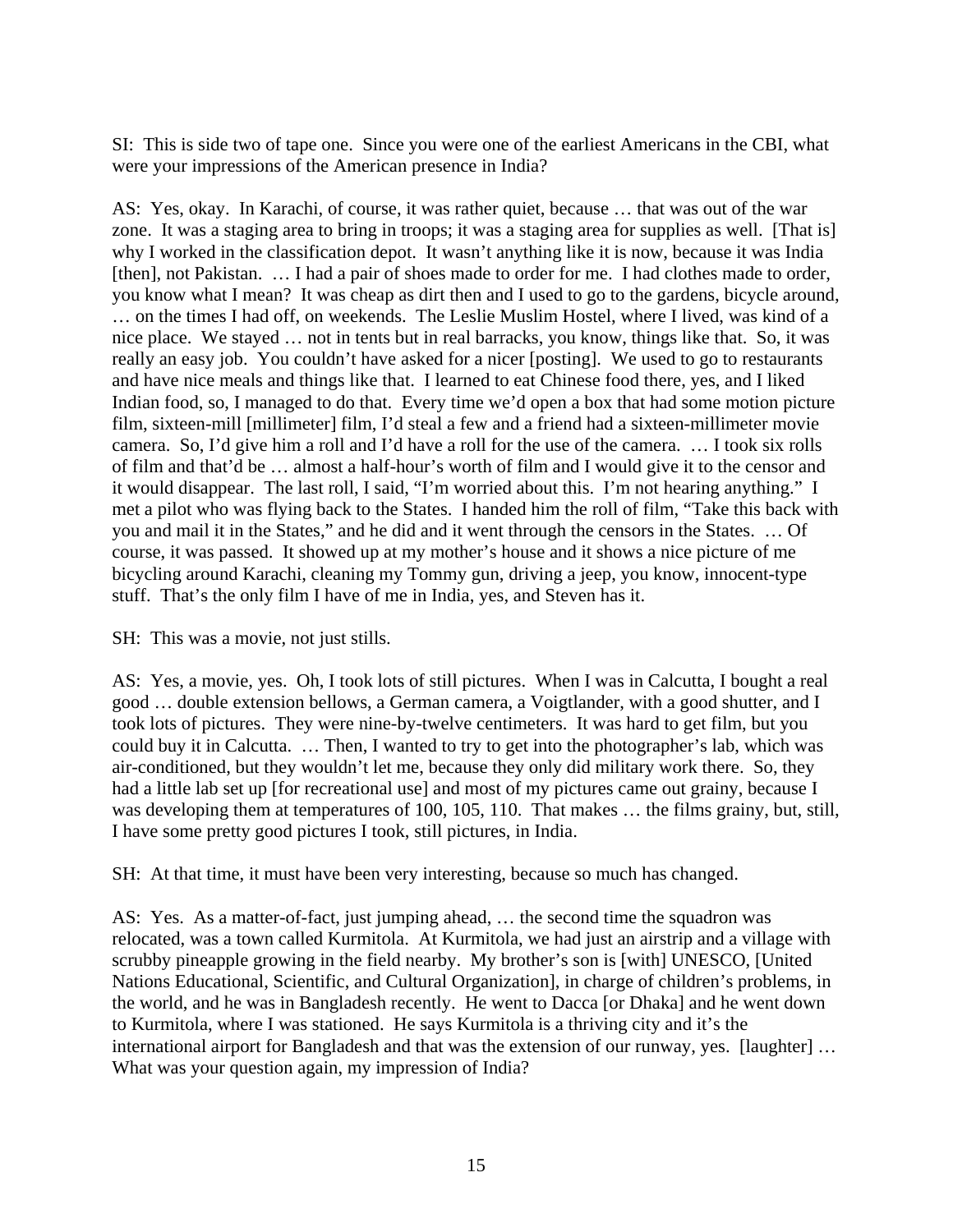SI: Yes, and the American presence, which was building up at that time, but it does not seem as though it was that large when you first got there.

AS: … No, it wasn't. The British were primarily there. … More and more, as the war progressed, as Gandhi's influence, of passive resistance came into being, there were signs that used to say, "British, Quit India," then, [they] said, "British and Americans, Quit India," you know. In other words, they didn't want us there, and there was a man, Subhash Chandra Bose, who was an Indian, who was in favor of the Japanese taking over, … yes, and there was a big battle and, finally, he was jailed. Yes, so, the Japanese had influence.

SH: Was there a British military presence as well there?

AS: Well, we had Gurkha guards and, nearby our Kermitola base, there was a small British base. As a matter-of-fact, when I needed wire, we'd go and steal it from the British. [laughter] … You scrounge whatever you could, yes.

SI: Did you feel as though you were well-supplied? You were kind of at the end of the American supply chain.

AS: Boy, you're not kidding. [laughter] … We got good rations. Of course, … the Indians revere cattle. You don't kill cattle. An Indian doesn't eat a cow. The Muslims don't eat a pig. So, it was a problem. We had a lot of pork, because there wasn't that many [Muslims in the area], although my bearer was Muslim. I had a young bearer, [who] was a handsome, young kid, and I started teaching him algebra. I said, "You've got to learn. You've got to get along in this world, so, why don't you [learn]?" I used to teach him algebra, [laughter] yes, for the hell of it, you know. … A bearer was cheap. … A good bearer, you paid thirty *rupees* a month. He would take your clothes, press your clothes, … sweep up; he wouldn't sweep. He'd hire a sweeper, who was … the lowest caste. The caste system was still rampant in India; it still is, I think. … So, that was okay. You want to hire a bearer, pay some of the thirty *rupees* out? Okay, you'd give him a couple of *annas*, you know, sixteen *annas* to a *rupee*. … So, [to answer] your, call it the question about America and [the] British both, as the Indians began to resent [us], even though we were protecting India, even though the Battle of Imphal was an attempt to keep the Japanese from invading India, there was still a resentment of, "We don't want you here." You could guarantee that's exactly how the Iraqis feel. [Mr. Spielberg is referring to the occupation of Iraq by a US-led coalition following the 2003 War in Iraq.] "We don't want you here. We'll take care of our own affairs." ... Pardon me for putting this in, but we had no business being in Iraq, yes, and you could almost smell it, in India. Here we are, in India, for the purpose of defeating the Japanese and helping the Indians retain their independence; or, actually, they eventually became independent of Britain, so, they were a colony, too, at that time. So, if you think about it, they already felt occupied. Now, you add another occupier called "Americans," it doubles the occupancy. … Of course, during the course of being in Kermitola, about ninety percent of our soldiers got malaria, me too, and I landed in the British hospital in Dacca and was unconscious for about two days and shivering, and then feverish. They had no Atabrine in those days. … I got malaria early enough that they just used quinine, which was effective, yes, and I got over it and never had a reoccurrence. I'm so lucky. Many people [who] get malaria have periodic reoccurrences; I never had anything, nothing, done.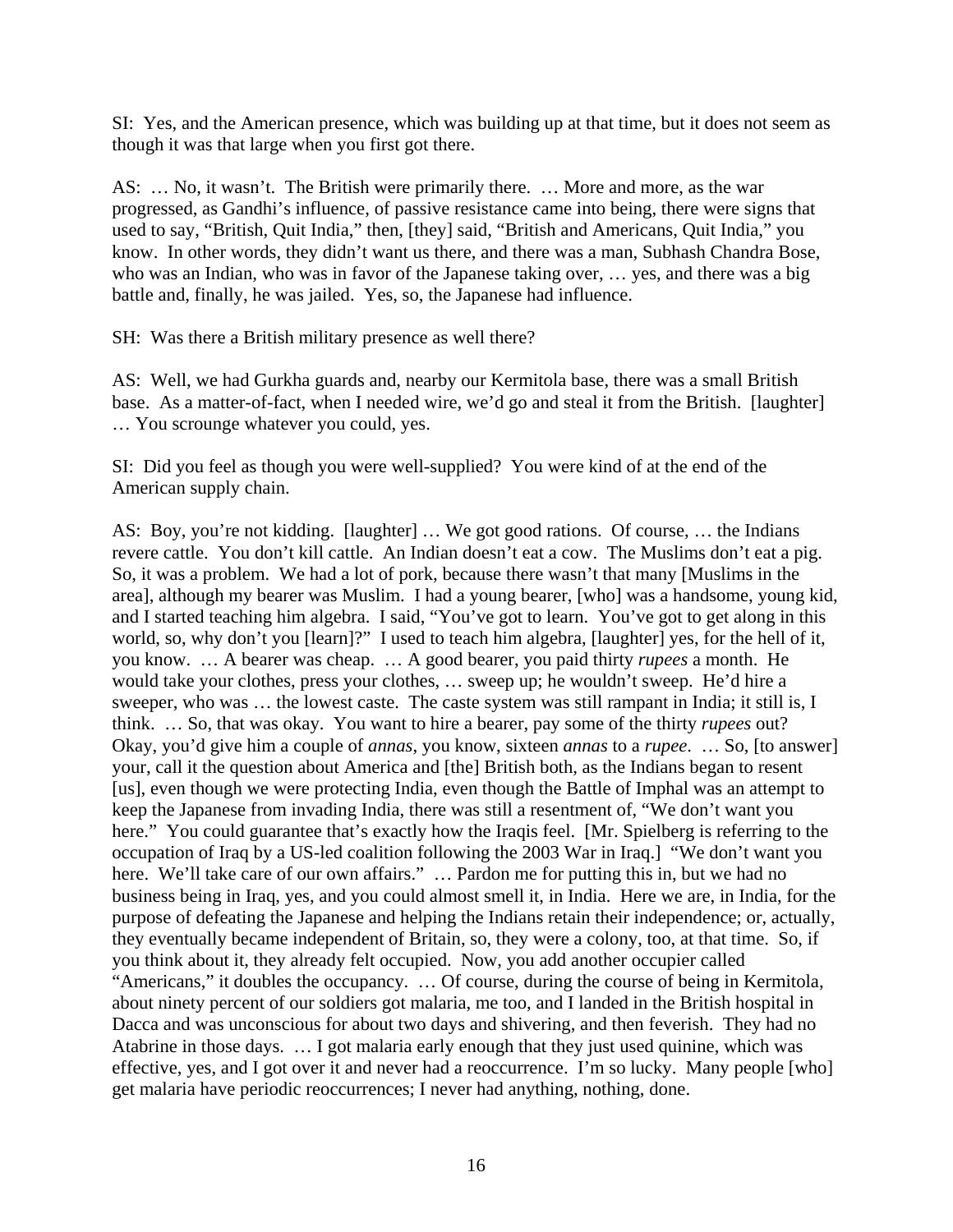SH: Did you receive good treatment in the hospital?

AS: Oh, yes.

SH: It was well-supplied.

AS: Yes, yes. Well, we had British nurses, you know, sisters. … I had a bed right next to a Welshman who had just been wounded in Burma and brought back. The British took a lot bigger beating than we did and it's because they were on the ground, fighting the Japanese in Burma, and he said to me, "(*Hast had da bra*?)?" In other words, … "Hast had the brass?" or, "Have you been paid?" [laughter] "No," and that was the expression, "*Hast had da bra*? [laughter] You learn all sorts of nice dialects. ... Most of us learned a lot of Hindi words, you know, mostly words about orders, "*Jaldi*," "Hurry up," "*Inderow*," "Come here," "*Jaldi carow*," means, "Hurry up," you know, *Pannie Lowe*," "Bring food."

SH: Were you struck by the poverty there?

AS: Oh, yes. … The first time I visited Calcutta from Ondal; that was the first place the 490th was stationed, when our squadron left Karachi and got ready to go into combat. Their first station was a little town, a coalmining town, called Ondal. It was about ten miles from a bigger town called (Assansol?) and, there, they had a British officers' club, but, in Ondal, the people were dark, black, and the women were running around bare-breasted. … The GIs were ogling them so much that, two weeks later, they were back covered up again, [laughter] but there was terrible poverty in Ondal, really bad. … We bombed from there and the squadron would take off from Ondal, do a bombing mission in Burma, but the B-25s didn't have enough gas to get back. So, they would stop in a coastal town called Chittagong, refuel, reload bombs, and, take on another mission, and then, come back to our base. Well, that took three days, so, many of us ground guys, we just took off and went to Calcutta, without permission, you know. … I'll never forget, I was there with an Irish guy named Murphy and he's dancing on the floor … in the Grand Hotel in Calcutta. An officer dances by with another woman. He says, "Murphy, what are you doing here?" He says, "Same thing you are, Lieutenant: fucking off." [laughter] … That's the first time I'd ever been to Calcutta and it was in the middle of a famine. There were dead people in the streets. It was really sad, yes, because, when there was a famine in India, the people from the country came to the city looking for food. It wasn't fun, no.

SH: Was there any sort of humanitarian aid coming in? Was the military trying to help by providing food?

AS: Well, not that I know. For example, at our squadron, we ate out of mess kits, and we used to take our mess kit out; if we didn't like the food, the Indians would stand along the line, holding out their *dothiss*, we'd dump the food in. They'd wrap it up and run back to give it to their family. … The buzzards would swamp down and grab the food out of your mess kit, too, if you weren't careful. They were the scavengers. They scavenged India.

SI: Were you ever instructed by the military in how to act in India, what to do, what not to do?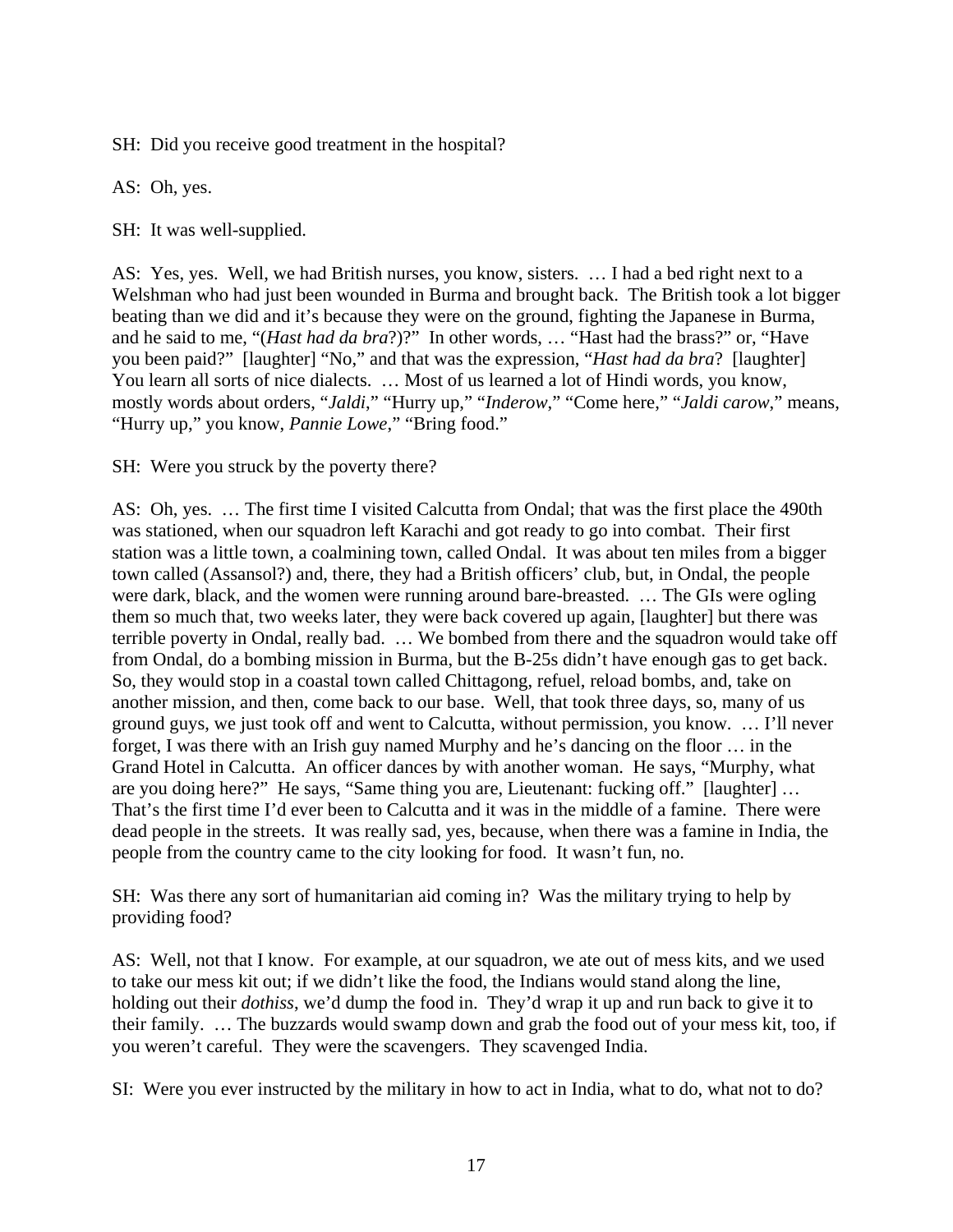AS: Yes, yes, we had occasional training of behavior, and [we were told to] keep a presence and don't mess around with the women, because you'll get a disease, and a lot of guys did. … We had lectures by the chaplain, lectures by the medical staff, you know, of how to take care of yourself, yes.

SI: Was there anything about what we would call today …

AS: Etiquette, you mean?

SI: … "Cultural sensitivity," that sort of thing?

AS: Not in that sense, no, but there are some kids [who] just have a nature to integrate. There was a young guy there who refused to dress up in clothes. He wore shorts and … nothing above the waist. … He got so integrated in the little town of Kermitola that they made him a member of the town council. … He was a preacher's son, so, he had that [background]. He was trained to integrate with people and … he felt so bad for the poor people in Kermitola that he used to go in there and help them, … sneak food in, sneak it like that. So, that was a personal thing on his part.

SH: You said that there was no fraternization with the women, but were you also told to be careful of certain things?

AS: Oh, yes, food, you mean?

SH: Or security.

AS: Oh, lots of security.

SH: Was there any sabotage or black market activity?

AS: … We were cautioned about leaving weapons unattended, because there were *dacoits*. *Dacoits* were the criminal group in India that could sneak into a barracks and just steal your stuff. … We had a few *dacoits* attacks, you know. They would sneak in, steal some weapons, but not very much, and we had Gurkha guards and Indian guards, but mostly Gurkhas. The Gurkhas are tough fighters. If you asked them to show you their *khukuri*, that big, curved knife, they always cut themselves a little bit before they hand it to you, because they're not supposed to draw the *khukuri* until they use it; yes, interesting custom.

SH: Did you eat with them? Were you housed with them?

AS: No, no, they always went to their own area, but … we all were allowed to have bearers or servants. They worked in the mess halls, helped with the cooking, helped with some serving. In our squadron, we had a good squadron. It was a well-organized squadron. It was highly productive. We were known as the "Burma Bridge Busters," the 490th Bomb Squadron. General [Howard C.] Davidson called us, "Bridge Busters," because our squadron, first of all,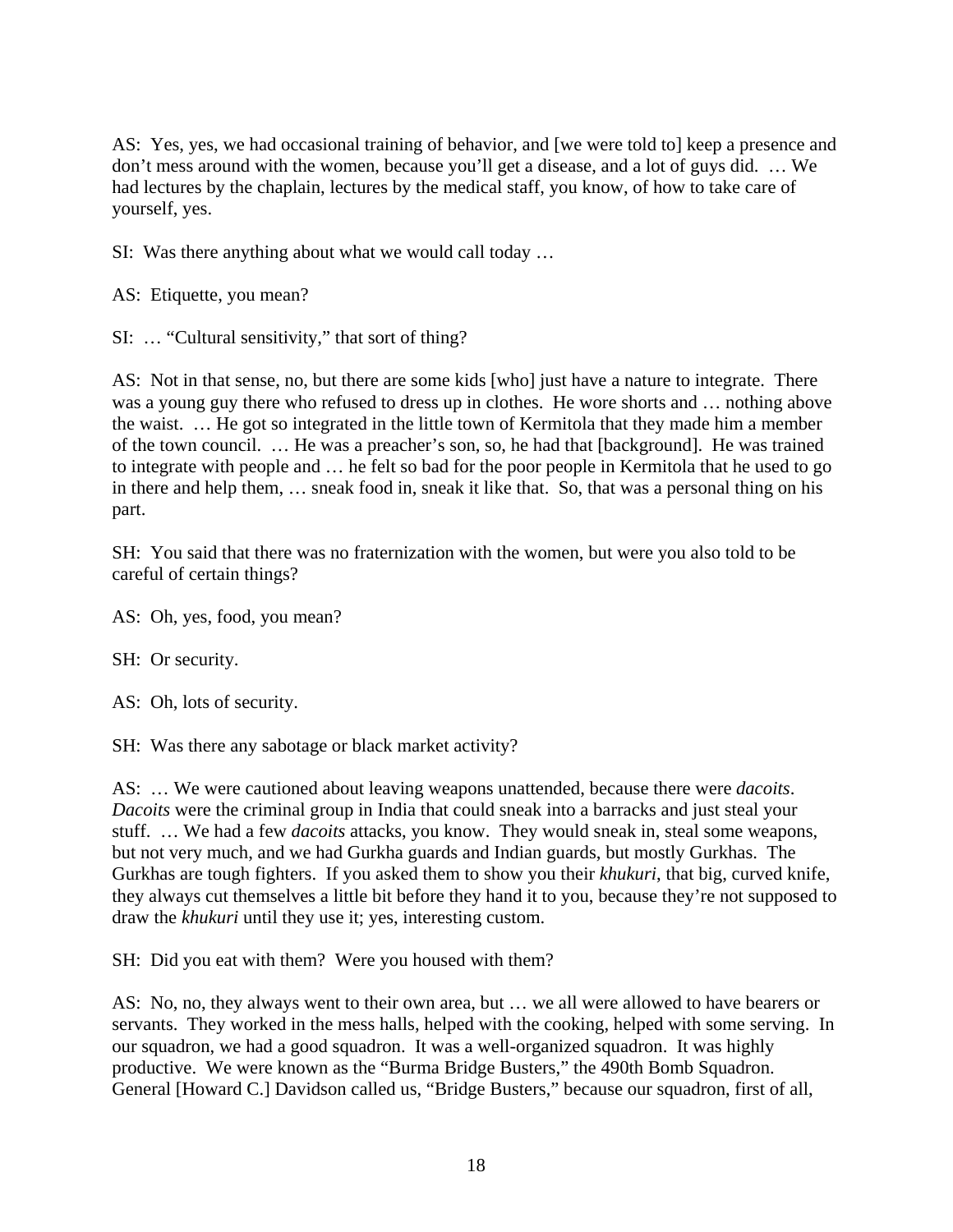invented a way to drop our bombs in a combination of skip and dive, a bomb that would hit the bridge instead of jumping over it. … So, we ended up, after accidentally discovering that method, which I will describe in a minute, … destroying close to two hundred bridges in the course of our service and that … really crippled the Japanese movement. … There were only two foreign [non-British?] bomb squadrons in India. Our group had four bomb squadrons, each allotted sixteen aircraft. Two of them immediately went to China. Ours was stationed in Kermitola, and then, later, in Assam. The other was stationed in nearby Chakulia, the 491st Bomb Squadron, we were the 490th, and they were also quite productive, if you call "productive" destroying things. [laughter] … We had a good reputation and my communications group did an excellent job. I had two other ham radio operators with me. Between the three of us, we fixed almost anything. We did more than first-echelon maintenance, which is "remove and replace." We actually repaired things when we couldn't get parts. I was in charge of making sure that the squadron projector worked, because, somehow or other, they thought I could fix it. So, I used to fix it. It used to breakdown a lot and I'd fix the projector, because we had to have movies every week. … Of course, when there was a danger of an air raid, you'd shut down the projector and jump in a slit trench. ...

SH: How often did you have air raids?

AS: Never had a red alert; yellow alerts, which means they're close by, but never a red alert. They were always driven off. Now, that's as far as when I was there. Subsequently, when the squadron left Assam and moved into Burma, they had real air raids, but I came so early that my two-and-a-half years were up in November of '44. So, I came home through Bombay, yes. I completed my trip around the world, yes. [laughter]

SI: Can we get into your day-to-day activities at the base, both in Malir and Ondal? What were you doing every day?

AS: Well, in Malir, the squadron had just formed. They only had a couple of planes, and so, for a while, I would man the tower and, assist the planes during take-off when they went on missions and see them to safe landings and stuff like that. It was almost a token [effort], because there were only two or three planes. There isn't much activity, yes, but, at that point in time, I tried to get some training in, … where the planes were always planning low-level flights. So, I got [in] a few flights where I'd sit in the turret to run the .50-caliber machine gun, but not very often, because I was too busy with communications. … I later found out, later on, … my communications officer said, "You're staying on the ground. You know too much about radio to become a flying radioman." At Malir, we had cryptographic work, just training, mostly, because we had very few classified messages to send, but we had a small activity. … There was originally two radiomen, a sergeant and a corporal, and I was the third one. … Then, another shipload came in and we got a number of other privates, that we started training, and put to use, and then, when the squadron was finally ordered to go east, get into the combat area, I stayed behind with four other guys from different activities to make sure the equipment, the ground equipment, was all shipped, packed and shipped properly. We stayed behind about a month … after the squadron had already moved to Ondal and we just saw to it that everything got packed up and, classified documents that were not needed were destroyed. Then, we boarded a troop train to go to [the east]; we had ten days to get from Karachi to Ondal. As soon as we get on the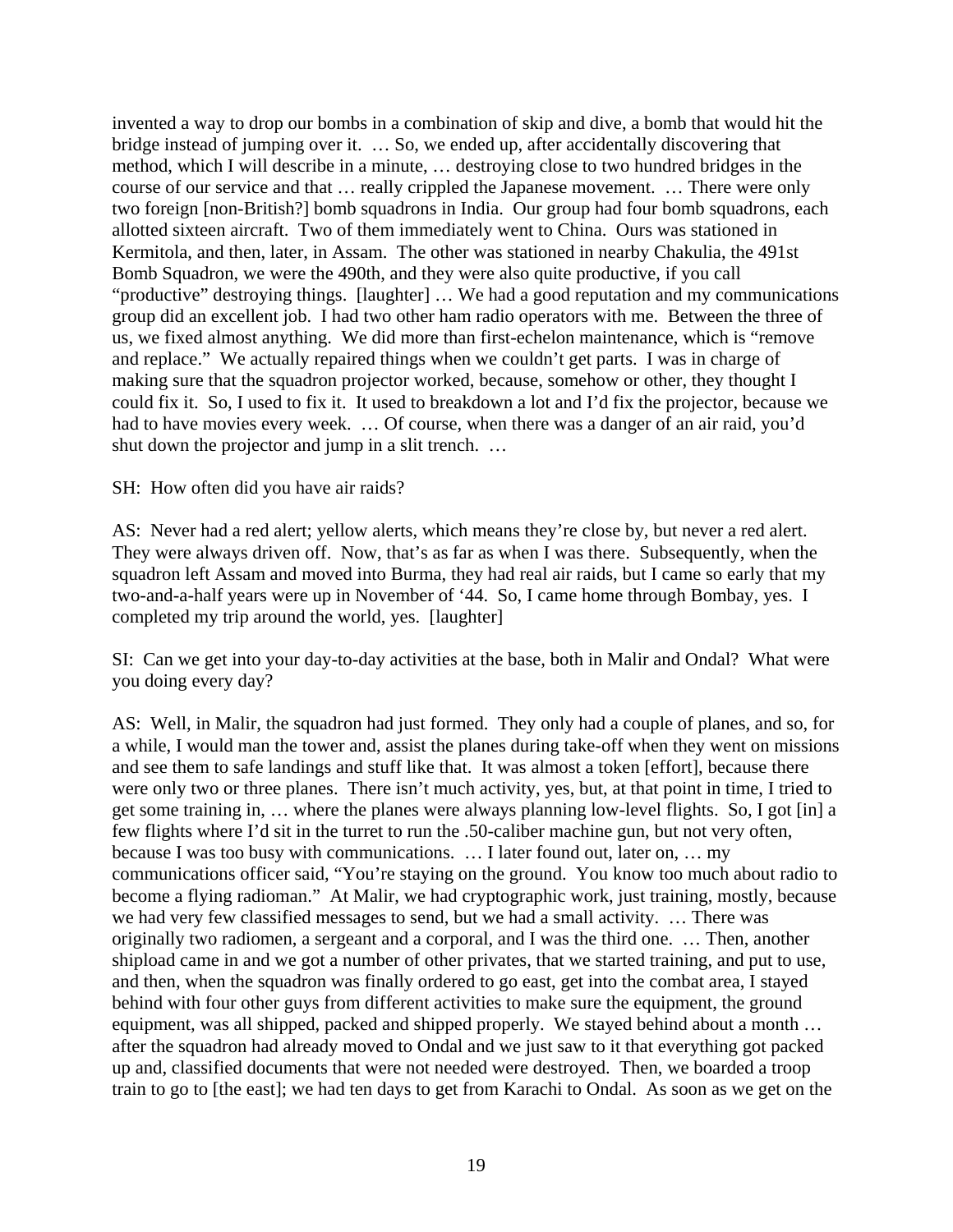troop train, we got off and we waited for the Delhi Mail and got on the Delhi Mail, … told the conductor, "The officer in the back has our tickets." Then, we rode from there to New Delhi. We spent a couple of days in New Delhi, touring the old fort area. Oh, before that, we went to Lahore … and went to [the] Shalimar Gardens up there, and then, from Lahore, we continued on the next Delhi Mail to New Delhi, and then, we spent a couple of days in New Delhi, and then, we went to Agra and spent a couple of days seeing the Taj Mahal. … We used up our ten days to get into Assansol on a first-class train. No one ever collected any tickets. It was so confusing, you can't imagine it, yes, but that's the name of the game.

SH: Did you ever inquire about what happened to those orders for OCS?

AS: Yes. … I finally got my orders to go to officer's school, but I'm in India and the officer says, "Too late, you're here." [laughter] That was the end of OCS.

SH: How did the weather affect your ability to do your job in communications?

AS: Terrible. Well, first of all, … during the monsoon season, it was terrible. You got hot, sticky, humid rain during the hot weather, … there was a general squadron rule that nobody worked from lunchtime to about four o'clock in the afternoon. That was hiatus time. You did inside work, and then, you came out to work on the planes in the evening, late afternoon and evening, because, when you crawled into a plane after [it had been] sitting out on the runway, the temperature would be up to 140 to 150 degrees and it's hard to take, and so, … you couldn't work. You touch a piece of equipment, you burn your hand, yes. You get up on the top of a plane to change an antenna and you're burning. So, we had afternoons off. Then, we'd have a roll call in the afternoon and go back out on the flight line and go to work. My group had three functions: run the telephone communications for the squadron, run the radio communication, and the cryptography associated with it, and maintain the equipment. … I broke my group up into three cadres: maintenance guys, both ground and air echelon, communications guys, communications and cryptographers, and telephone linesmen. … We strung about forty miles of telephone lines all over our base. … We had a forty-drop switchboard. Well, not only did we serve our squadron, but, for a while, we were also the base squadron, because there was no one else there, until the AACS [Army Airways Communications System] came. … Then, they took over the base duties and we reverted to just, you know, tactical activities.

SH: During lunch, you mentioned to Professor John W. Chambers that you insisted that the men use code rather than try to use voice. Would you like to put that story on the tape?

AS: Yes. Well, basically, code transmission is clearer and sharper, but slower than voice, but it doesn't suffer as much from breakup due to the static, fading, and a good code operator can cut through noise better than a voice can, although most radiomen didn't want to mess around with code. So, that's why I used to always try to have lessons and keep the guys up to snuff. Some of them were dedicated; some of them said, "I don't care." … I couldn't force them, because, even though, technically, the combat radiomen were supposed to report to me, literally, they worked as teams with the pilot and the co-pilot and the navigator and the group, [flight crew]. So, they really formed [crew bonds]. They even slept differently. They slept in other barracks, because they had to get up early for combat, you know, and so, they often moved to another barracks,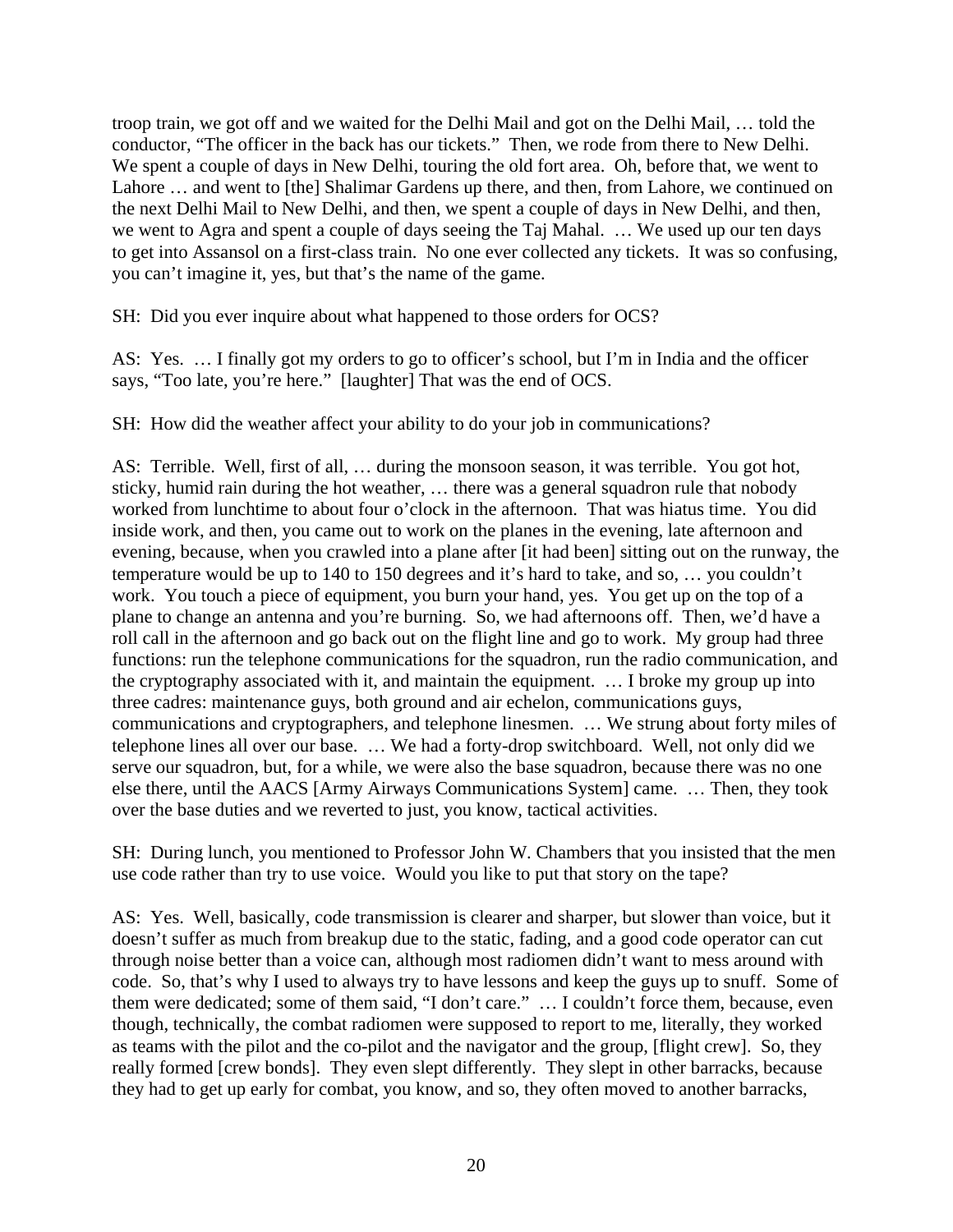adjacent to the communications guys. … So, to the extent that I could persuade them to study code, they benefited from it.

SH: You said that the monsoons truly affected the voice communications.

AS: Well, yes, because there would be thunderstorms [that] broke up [the messages], transmissions were not as clear and clean, planes would get lost and … try to radio for help. … A B-24, in one instance, was lost over the Bay of Bengal. They had to go down. We picked up a radio message. The sergeant-in-charge immediately contacted another group near the coast. They went out and rescued them. So, we contributed in that respect. We had a tower that put out a low-frequency signal for a radio compass to home in on. So, if a pilot got lost, he could turn [on] his radio compass, a Bendix radio compass, and it would give him [a heading], point to our tower, so [that] he knew where to come in. I once went out on flight to calibrate a compass with a pilot and we went out and flew a fifty-mile radius, semicircle and I measured the intensity of the signal and plotted it on coordinate paper, to see where the signal was best and weakest. Then, I'd say, "Now, go out to one hundred miles," and we'd go out like that, … "Go out to 150 miles." By that time, we're flying over Burma, but, you know, in one instance, after I did all that work, the pilot said, "Now, tighten up your seat belt. … I'm going to practice something." I said, "Okay." He says, "I want you to watch the … airspeed indicator. Let me know when I hit 105 miles an hour." He proceeds to put the plane in a steep climb, and, at about … 106, 107, the plane starts to shake as it got near the instability point. I said, "105 miles," and he dives down. He goes down and pulls up from the dive. I go like that, [Mr. Spielberg imitates being thrown around by the G-forces], you know what I mean? … It turns out, later, what he was practicing was how steep he could dive and how fast he could pull out, because, [in] the next couple of days, he was going on a mission to bomb a bridge that was between two … steep slopes and the squadron was to come in at high altitude and bomb it from about ten thousand feet with the Norden bombsight, but the chances of hitting a twenty-foot wide bridge from … ten to fifteen thousand feet is next to impossible. So, he was going to turn around and come down the length of the bridge, dive [on] it and pull out, only he pulled out and smashed into the side of the cliff and killed everybody, including himself. So, he was practicing with me. [laughter]

SH: You were going to tell us about why you were known as the "Bomb Busters."

AS: Oh, the "Burma Bridge Busters." Well, the squadron invented, accidentally, a way of diving the bomb into the bridge and not skipping over it, and it happened something like this. One of the captains who was flying a test flight, you know, for training purposes of skip bombing; no, it wasn't. No, it wasn't a test flight. It was a real mission, I'm sorry, and he had come in low to hit this bridge and there was a tree in this road, or a *pagoda*, I can't remember which, but he tipped up the wing and raised up. Then, he had to release his bombs, so, he nosed down like that and released his bombs and, "Bam," it blew up the bridge. … He realized that he was pointing down as he released the bomb, so [that] he gave the bomb an impetus to go into the bridge, rather than [if] he'd hit it like that and [had it] bounce off. … He came back and reported that. So, the squadron instituted practice runs. So, I used to bring out the radio truck, park about a hundred yards away from a big bamboo mat that they strung up, and then, the pilots would come down and bomb that mat, with little test bombs, … ten pounds of explosives. … One of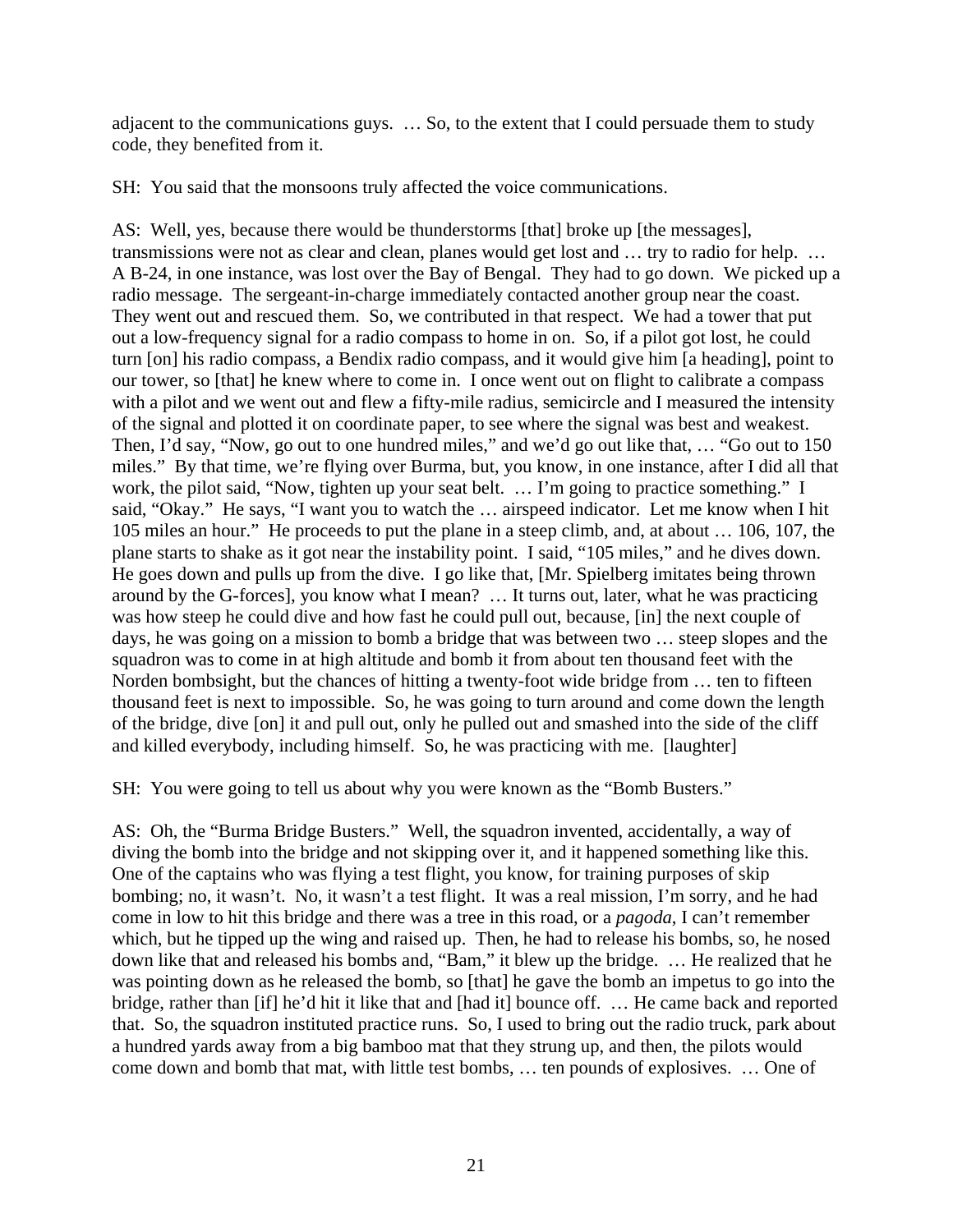the bombs hit the ground right in front of the radio truck, bounced over the top of it and exploded on the other side. I said, "Wait, cut it out now."

SH: Thank heavens for the bounce effect.

AS: Yes, but, anyway, that's how they accidentally perfected that, and then, once they perfected how to do that, the squadron became extremely adept at destroying bridges. So, most of its missions were focused on bridge-busting and General Davidson, [who] was head of the Tenth Air Force at that time, sent a message to our squadron that says, "You Bridge Busters, have done a wonderful job," and the squadron immediately adopted that name as the "Burma Bridge Busters."

SH: It has a good ring to it.

AS: Yes.

SI: How often did the unit suffer casualties? How did that affect the ground personnel and everyone else in the squadron?

AS: … Oh, well, we lost a reasonable number of people, not too many, but the saddest part was when a guy'd go out on maybe his first or second mission and not come back. I remember, a young, nineteen-year-old radio-gunner came in. I kind of took a liking to him. He was on two missions and he never came back. … If a guy lived ten, twelve, fifteen missions, you know what I mean? and, finally, didn't make it, it was sad, but it wasn't like as if he'd just barely got there and he's dead, you know what I mean? Yes, and depending on their skills, many of them survived, had to bail out in the jungles in Burma. "Pop" Manley was an experienced automobile repairman and, also, was a camper. He came from Maine and Pop was in a mission where he had to bail out and they were close to the ground. I don't think his parachute [made] more than two or three swings and he landed on the ground. He immediately grabbed the chute, the lines, took care of himself, cut some bamboo and made a canteen out of it. If you take a bamboo and cut it below the seam and above the seam, you can make a hollow tube for holding water. … He found some vines that stored water, filled up the canteen, got out his compass, started heading to the British. … He was picked up by some Burmese natives and taken to the village and put in the chief's … *basha*, whatever he had. A couple of women came in to keep him company. He said, "I'm too tired," [laughter] … and, eventually, came back to the squadron, [was] perfectly capable of handling it. Some other guys couldn't handle the stress. Some of them came back scarred and beat up. … I guess we would say, it's kind of hard to guess, I have the statistics at home, [there was] something like about fifteen percent losses, yes, of missions, in that neighborhood.

SH: You also told the story about someone who worked with you being struck by lightning.

AS: Oh, yes. [laughter] Well, that was a situation where a plane got lost and was sending back a message of help during monsoon season, with lightning and thunderstorms, and, literally, lightning struck. We put up masts, which I will describe to you later, pretty high, to get our signal out real good. Lightning struck, came down the line and hit him, knocked him off the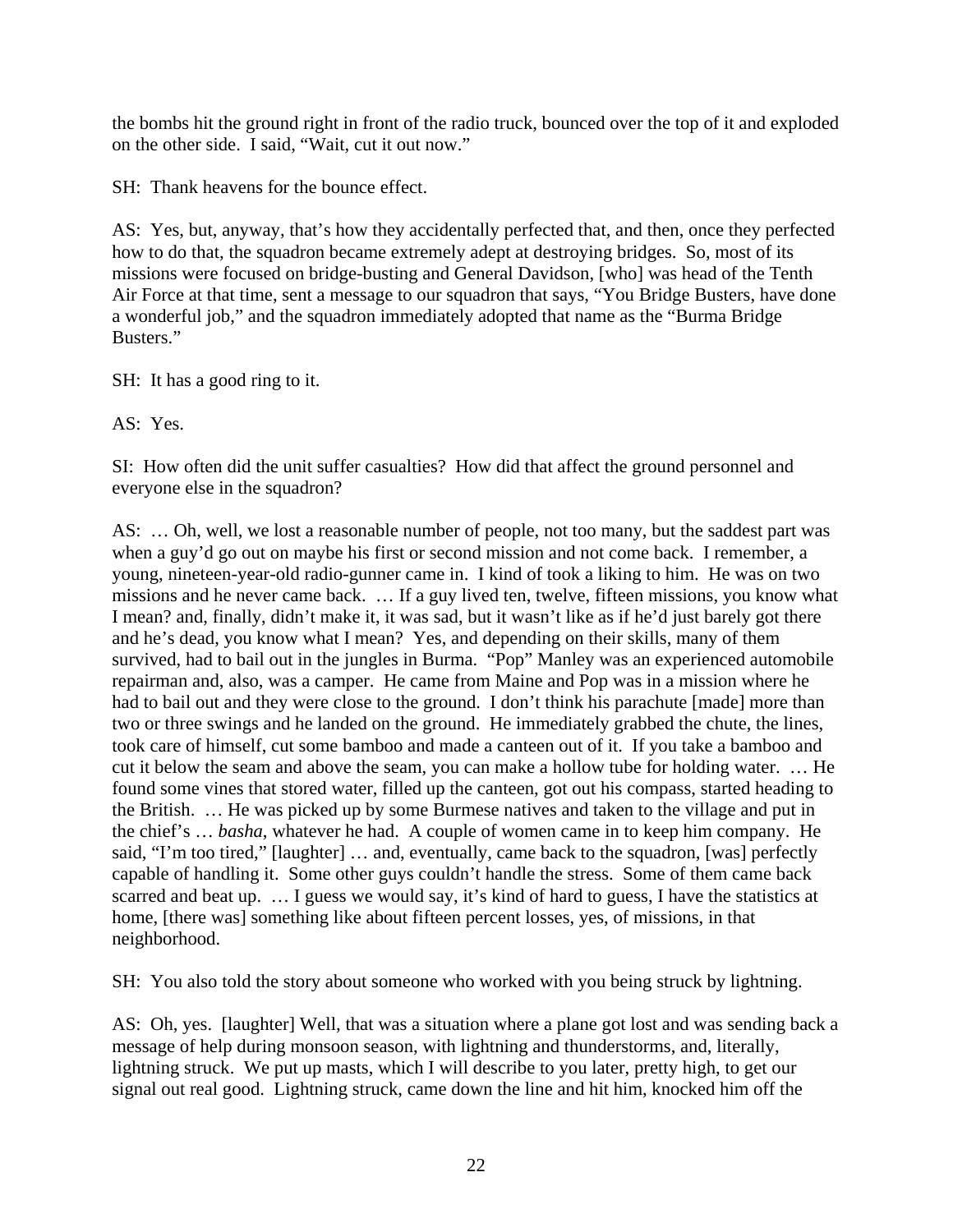chair. He got back on. The radio still worked. He kept on communicating. Lightning struck again, knocked him off the second time. I said, "That's enough," [laughter] but it ended up [that] he was able to help the guy find his way and I got him a Bronze Star medal for that, because anybody able to climb back and [who] starts to transmit again after being knocked off by lightning [deserves it]. His name was (Fitzgibbons?). …

SH: Where were the men in your unit from, generally?

AS: He was from Canada, he happened to be, yes.

SH: Really a mixed …

AS: A mixed bag, yes. … There was very little anti-Semitism in our squadron. It was [only] a couple of guys who were anti-Semitic, but we had … three Jewish boys in our group … and two of them were radio operators and one was a cryptographer and they were all good, yes. … I had one guy who was a Western Union telegrapher. He was high-speed. He could go thirty, forty words-a-minute like nothing and he would show up the guys in New Delhi, because that's where the top-notch guys worked. He'd start sending to them at high-speed and they had to slow him down, but … they couldn't send fast enough to stop him. I used to see him type five-letter code groups, you know, copy an incoming message in five-letter code groups, which you can't even [imagine]; you have to memorize those. … A page would run out, he'd jerk a page out, throw another page in, catch up, type like mad and catch up, three or four more code groups, from his head, and then, pick up the rest of the message. He was just so fast. His name was Paul Daly. [laughter] I'll never forget that name, yes. I had a wonderful team. I had two Texans. One of them, Arlen Moore, died last year and I don't know whatever happened to Tex Morgan.

SI: That was your team. Were they the people that you hung around with most?

AS: … Well, no, actually, among [my] friends [were] the chief clerk, an Irishman named J. V. Mckell, and a goof-off by the name of Gordon Murphy, who refused to … take any rank. He just never wanted to be in the Army. He was an air mechanic. One time, he and I were in Calcutta and his shirt got messy. So, I said, "Wear one of my shirts," with master sergeant stripes. He refused to wear them. He took the shirt and turned it inside out and put it on, [laughter] and the other fellow was Lee Kruska, who was a newspaper reporter in civilian life, and he edited a little newspaper and would send dispatches into the *CBI Roundup*. Lee was a friend of mine. He always insisted I smoke. I never smoked. I said, "I'll tell you what, Lee. When I get my orders to go home, I'll smoke a cigarette." So, sure enough, when I get my orders, I picked a Lucky [Strike], a Chesterfield and a Camel. I smoked three in a row, not inhaling, and said, "That's it. I've done it. Are you happy?" …

SH: Because of time constraints, we are going to have to bring this interview to a close, with the caveat that we would love to continue at some point in the future.

AS: Okay, that'd be fine.

SH: Thank you so much.